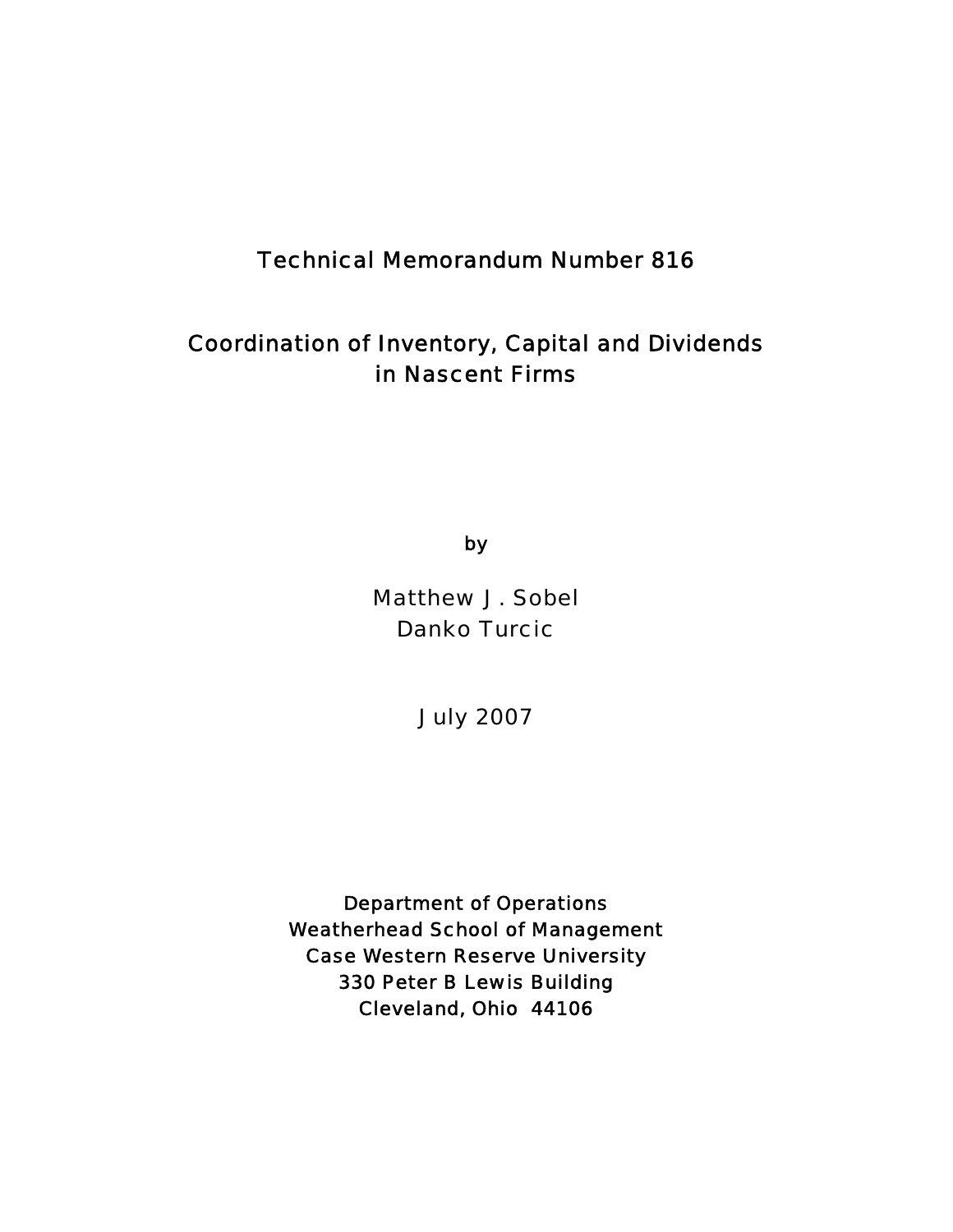# Coordination of Inventory, Capital and Dividends in Nascent Firms

Matthew J. Sobel<sup>∗</sup> and Danko Turcic†

July 31, 2007

#### Abstract

Poor management of inventory and credit are often the culprits when nascent firms struggle. We consider how to coordinate borrowing and inventory management decisions in firms whose size changes over time. The firm in the model has a single location and single product for which there is an autoregressive demand process, and it optimizes the expected present value of the time stream of dividends net of capital subscriptions. The results include a myopic policy with coordinated base-stock levels for physical inventory and retained earnings. These levels change with the size of the firm, and we compare them with their counterparts when the firm decentralizes inventory and financial decisions. We find repeatedly that the relative improvement of coordination is greater for small firms than for large.

Key words: Coordination, Inventory, Dividends, Myopic policy, Nonstationary demand

# 1 Introduction

Poor management of inventory and credit are often the culprits when nascent firms struggle (e.g. Ames (1983)). The U.S. Small Business Administration emphasizes the importance of successfully managing financial resources in newly created firms, and observes (sba.gov (2007)) that a nascent firm can improve its financial base either by growing gradually and allowing profits to fund additional growth, or by seeking outside funds such as short-term loans or lines of credit. However, it is

<sup>∗</sup>Department of Operations, Weatherhead School of Management, Case Western Reserve University. Email: mjs13@case.edu

<sup>†</sup>Department of Operations, Weatherhead School of Management, Case Western Reserve University. Email: dxt48@case.edu.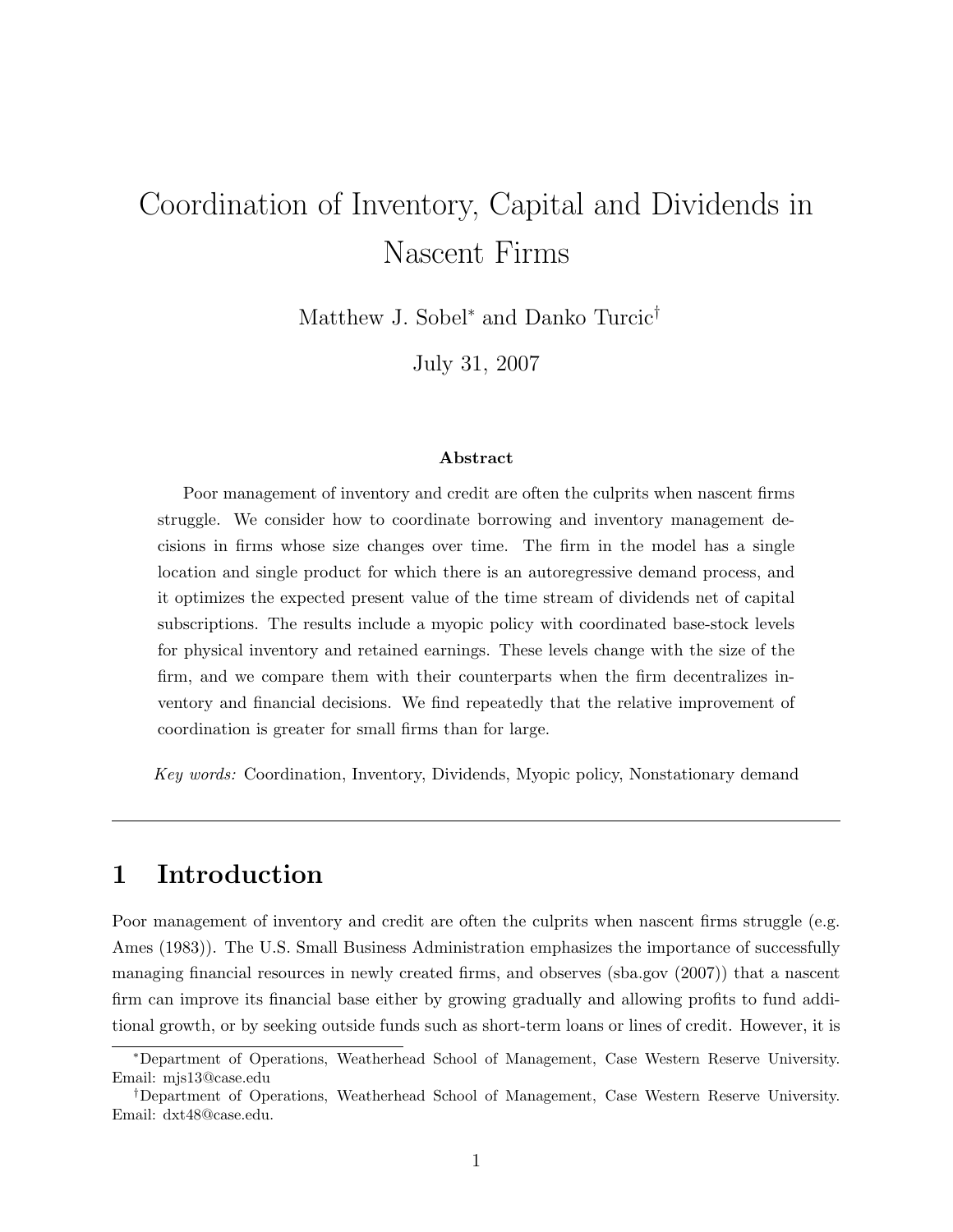unclear whether firms should borrow early on, or whether they should delay borrowing while they build equity through retained earnings. In addition to managing access to capital and liquidity, firms must contain their costs. Effective inventory management is an important element of cost containment, particularly in retail and manufacturing firms, but the commonly utilized inventory models are divorced from financial considerations. The models implicitly assume that the theorem of Modigliani and Miller (1958) is valid, although the premises of this theorem are frequently invalid due to factors such as incipient bankruptcy costs.

This paper considers how best to coordinate borrowing and inventory management decisions in recently formed corporate firms. Leveraged firms are extensively analyzed in the finance literature. Merton (1974) considers a static problem of pricing corporate debt when there is a positive probability that the firm will be unable to satisfy some of its debt obligations. Although that research has been extended to multi-period formulations by Geske (1977) and others, the results offer little guidance for non-financial decisions. The Black-Scholes framework introduced in the Merton model is well suited for valuation and hedging, and these are foci of corporate finance, but it is not well suited for optimizing production and related decisions. Although the valuation problem is well understood, there has been little analysis of optimal operating policies when firms have a significant probability of default. Two exceptions are Xu and Birge (2004) and Li et al. (1997) who study the coordination of operating and financial decisions, but the assumptions in both works preclude firm growth. Here we consider the coordination of operating and financial decisions when changes in demand may occur due to growth, seasonality, or other factors.

Answers to questions such as ours are driven by model details. Since we seek to obtain as much insight into coordination as possible, we use simple operational and financial structures in the model and an autoregressive demand process. This type of process is nonstationary but tractable. On the operational side, the firm produces a single product at a single location for a market with an exogeneously fixed price. The firm has 100% yields, there is no delay in the availability of goods to satisfy demand, and it experiences linear costs of production and storage. On the financial side, the firm can augment its working capital only with short-term borrowing and capital subscriptions. At first we model financial distress with the costs of reorganization that follow bankruptcy. This assumption is based on data that show that the majority of defaults do not result in liquidation (Franks and Torrous (1994)). Instead, the defaulting firm is often restructured and creditors are compensated with a new debt issue. Later we consider the opposite extreme, namely dissolution of the firm following bankruptcy.

The most important measure of the value of an investor-owned firm is the expected present value of the sequence of its dividends (cf. Brealey and Myers (2006), Cochrane (2001), and Ross et al. (2006)). So the optimization criterion in this paper is the expected present value of the dividends net of capital subscriptions. Capital subscriptions (i.e., additional capital raised from the current investors) occur often in nascent firms.

We make no attempt to assign a market value to the firm in the model and, as a consequence,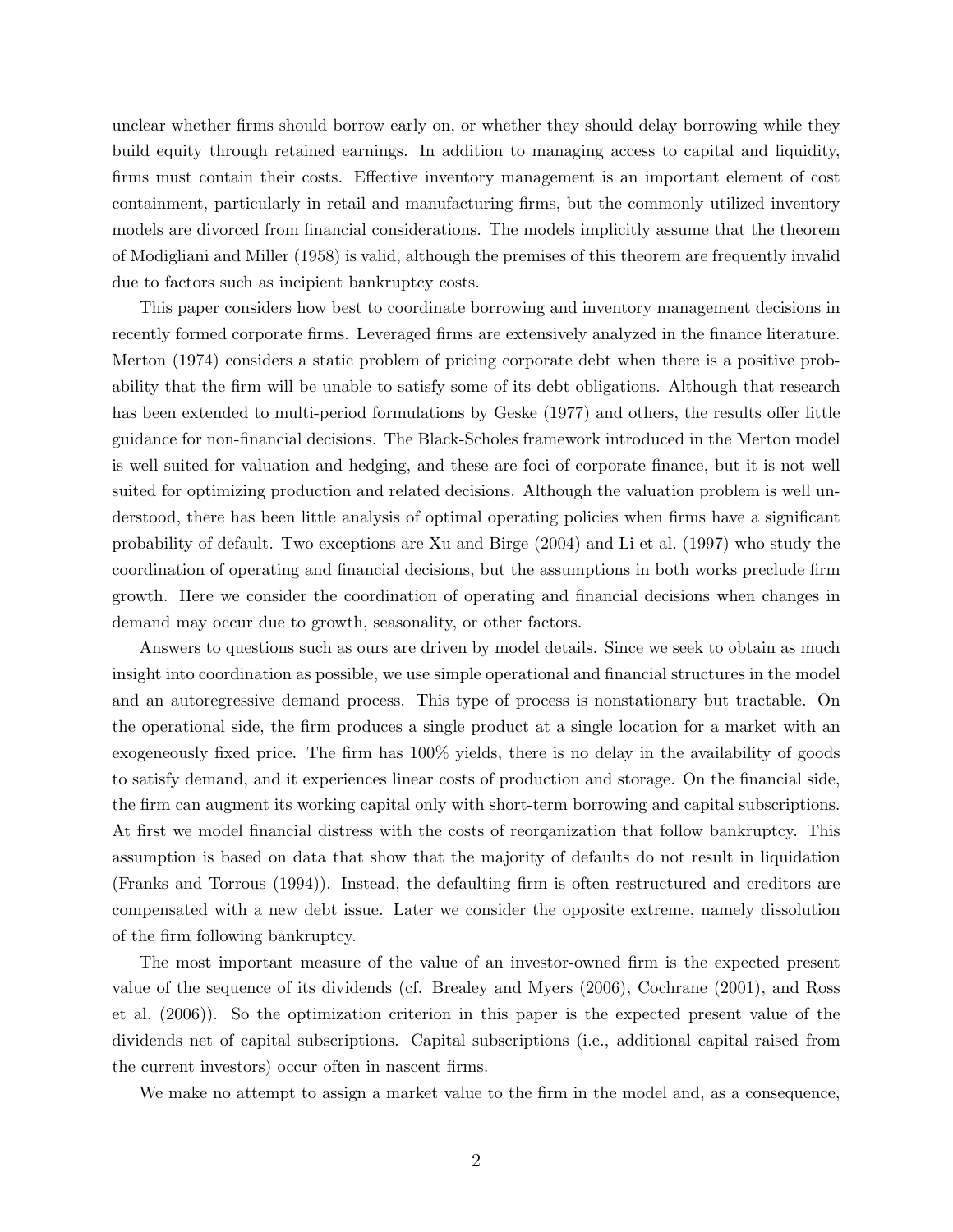we do not specify a pricing measure. Our discount factor is a placeholder for what would otherwise be a risk-free discount factor under the risk-neutral pricing measure (or an expected value of the pricing kernel under the real-world measure). This shortcut does not affect the conclusions but it streamlines the exposition.

The results include the complete characterization of an optimal policy that is myopic and has base-stock levels for physical goods inventory and retained earnings. The physical inventory basestock level is lower than that in the corresponding standard inventory model divorced from financial considerations. The optimal short-term loan follows the well-known pecking-order hypothesis. We compare the effects of optimal coordinated decisions with the effects of decentralized decisions. We find repeatedly that the relative improvement of coordination is greater for small firms than for large. That is, the application of standard inventory and production models may be particularly ill-advised in small firms.

Our proxy for firm size is the deterministic part of the autoregressive demand process,  $\mu$ . Let r denote the exogeneous market price for the firm's good. The inventory base-stock level equals  $\mu$ plus a factor, and the one for retained earnings equals  $-r\mu$  plus a factor. The size of the resulting short-term loan is  $r\mu$  plus a factor. None of these factors depend on  $\mu$ , and the optimal policy induces dividends that grow with firm size at the rate of  $r(1 - \rho)$  where  $\rho$  is the interest rate for short-term borrowing.

It is important to examine the dependence of the conclusions on the assumptions. For example, bankruptcy is a complex financial and legal process, and in most of the paper the firm's inability to repay a loan leads to a default penalty, namely the costs of restructuring debt. However, §7 explains why the replacement of the restructuring assumption with irrevocable dissolution of the firm would preserve key results. Although we introduce a general autoregresssive demand process in §3, thereafter we employ a first-order process for expository simplicity. Most of the paper's results would be preserved with a higher-order process. In §5 we introduce piece-wise linear expressions for the default penalty and the sales revenue net of inventory-related costs. Most of the qualitative results would be preserved with more general functions but simple explicit formulas would be lost.

The paper is organized as follows. The model is specified in §3, and leads in §4 to properties of a relevant dynamic program and the structure of an optimal policy. A myopic policy is shown to be optimal in §5, and the piece-wise linearity assumption yields simple explicit formulas. Some consequences of firm size are analyzed in §6 which also compares the myopic optimal policy with a decentralized policy. In §7 the myopic policy is shown to induce a probability of default that is constant with respect to firm size, and the model is changed to examine the consequences if bankruptcy causes irrevocable dissolution of the firm. The results are summarized in §8 which briefly discusses the effects of altering the assumptions and model details.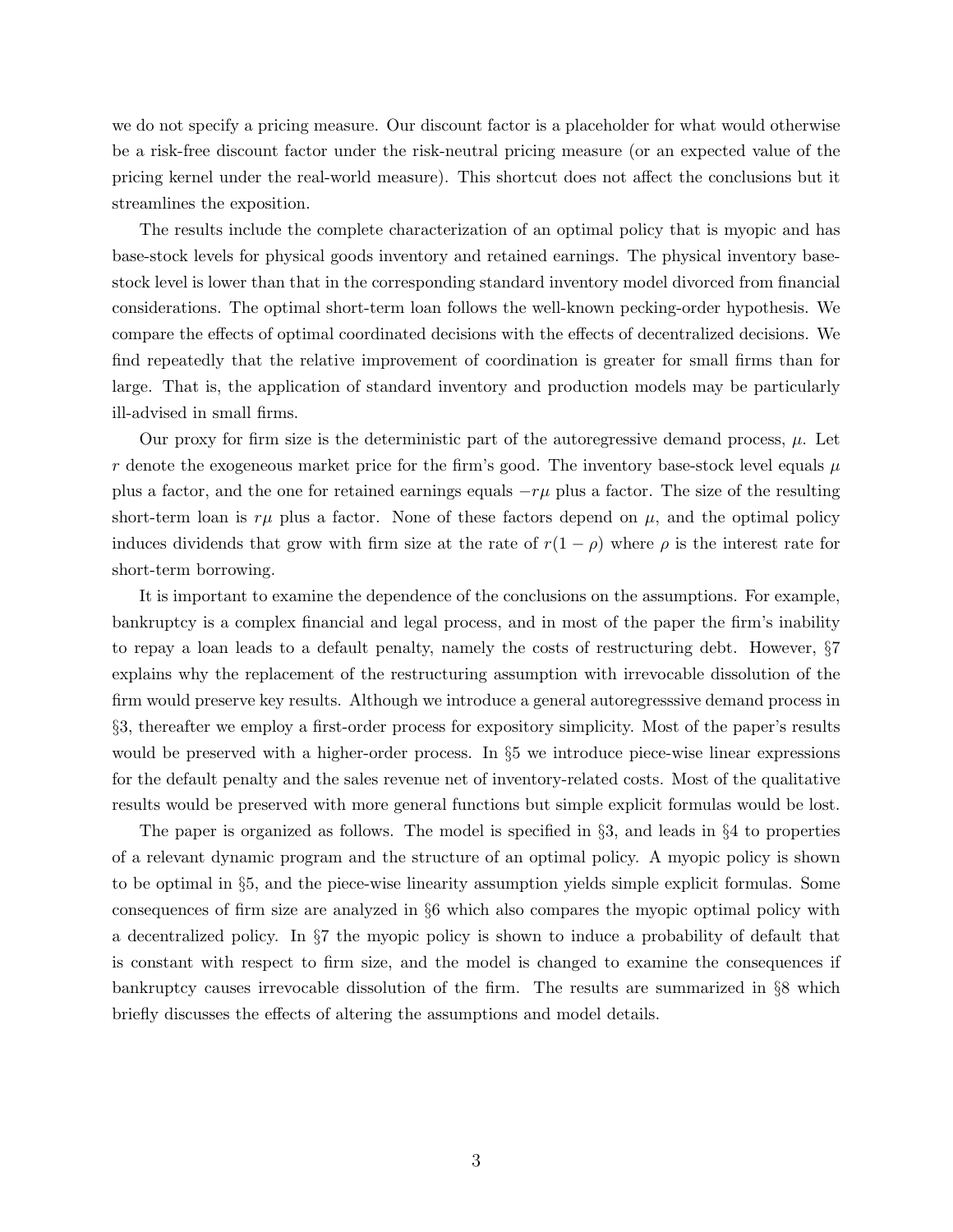### 2 Related Research

There are several sub-literatures on the coordination of operations and finance. They include operational decisions in the presence of foreign exchange exposure (e.g. Kogut and Kulatilaka (1994), Huchzermeier and Cohen (1996), Dasu and Li (1997), Aytekin and Birge (2004), Dong et al. (2006)) and capacity-expansion problems with financial constraints (e.g. Birge (2000), Van Mieghem (2003), and Babich and Sobel (2004)). Some of that research uses approaches similar to ours, but this paper contributes to the sub-literature on the coordination of production and financing decisions and is closest to Li et al. (1997). Their model is the special case of ours with a 0<sup>th</sup>-order autoregressive demand process, namely independent and identically distributed random demands. Also, excess demand is backordered in their paper and lost in ours. The authors find that a myopic policy is optimal and study its properties.

Other papers based on Li et al. (1997) are Hu and Sobel (2005) and Brunet and Babich (2006). The former examines the impact of a firm's capital structure on its short-term operating and financial decisions. The latter studies the value of trade credit when the firm's borrowing capacity is uncertain.

Earlier contributions to the coordination of production and financial decisions include Archibald et al. (2004) and Xu and Birge (2004). The former optimizes the probability of financial survival of a start-up firm that manages inventory, but does not seek outside funds. The analysis stems from the hypothesis that nascent firms are more concerned with long-term survival than with profitability. The latter uses a one-period newsvendor framework to show that the firm's optimal production quantity is a decreasing function of its financial leverage and that misidentifying the company's optimal leverage ratio decreases the firm's market value.

The important difference between these models and ours is that they preclude the possibility of firm growth because they either assume identically distributed demands or they are one-period models. A more general demand model is needed here because growth is the chief motivation of the nascent firm that we analyze. Our use of a non-stationary demand process leads to insights that cannot be elicited from models with stationary or static demands.

### 3 The Model

We use a discrete-time multi-period model of a single-product single-location corporate firm that decides at the beginning of each period how much money to borrow,  $b_n$ , how many units to produce or procure,  $z_n$ , and how much of a dividend to issue,  $v_n$ . Then a stochastic demand,  $D_n$ , occurs and various revenues are received and costs paid.

At the beginning of each period n,  $(n = 1, 2, ...)$  the firm observes the amount of retained earnings,  $w_n$  (unconstrained in sign), the current inventory level,  $x_n \geq 0$  (implying that excess demand is lost), and the amount demand in the previous period,  $D_{n-1}$ . If  $w_n < 0$ , then the firm was unable to meet some of its debt obligations in period  $n-1$  and it is assumed to be in bankruptcy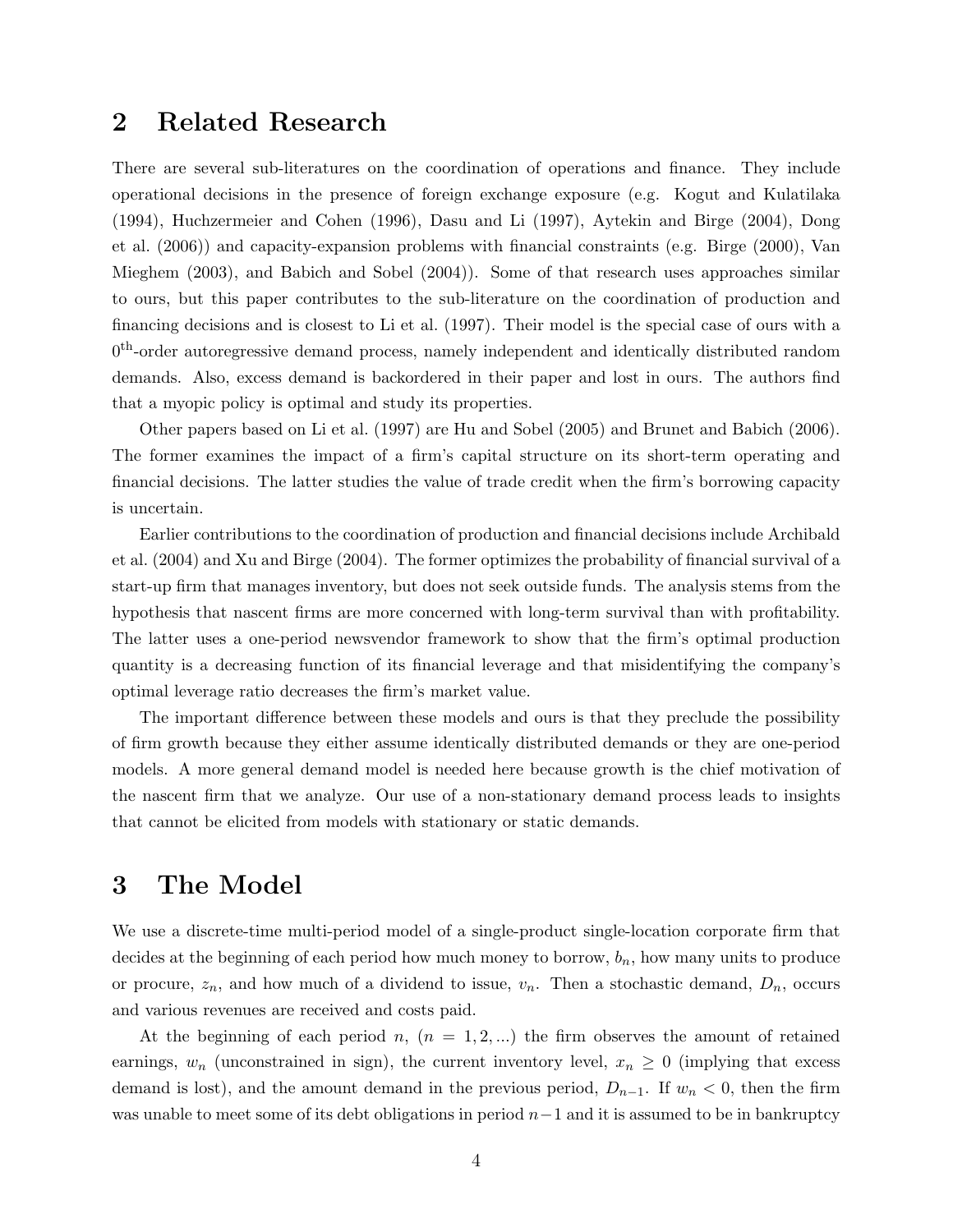at the start of period n. When in bankruptcy, the firm is assessed a default penalty  $p(w_n)$ , but it does not cease operations. Actual bankruptcy processes can be quite complex. Therefore, for modeling purposes, we make the simplifying assumption of debt refinancing. In the model, the restructuring costs are represented by the default penalty  $p(w_n)$ . In §7, we replace restructuring with the complete cessation of operations.

Prior to observing demand in period n demand, the firm makes these decisions:  $z_n \geq 0$ ,  $b_n \geq 0$ , and  $v_n$  (unconstrained in sign). We interpret negative values of  $v_n$  as capital subscriptions which occur often among entrepreneurial ventures.

Production and borrowing costs are  $cz_n$  and  $\rho b_n$ , respectively, where c and  $\rho$  denote the unit costs of production and borrowing. We assume that the production lead time is negligible; so  $x_n + z_n$  is the supply of goods that are available to satisfy the demand in period n. Borrowing is short-term; that is, the outstanding principal,  $b_n$ , is due to be repaid at the end of period n. We assume that the borrowing cost rate  $\rho$  is a function of the default probability, but that probability turns out to be constant (cf.  $\S7$ ). So we interpret  $\rho$  as the value taken by the function at the constant default probability.

We assume that the sales revenue net of inventory-related costs, denoted  $g(x_n+z_n, D_n)$ , depends on the total supply and demand in period  $n$ .

The flow of goods and dollars in the model is subject to *conservation* constraints

$$
w_{n+1} = w_n - p(w_n) - v_n - cz_n + g(x_n + z_n, D_n) - \rho b_n,
$$
  
\n
$$
x_{n+1} = (x_n + z_n - D_n)^+,
$$
\n(1)

a *liquidity* constraint that prevents the expenditures in period  $n$  from exceeding the sum of retained earnings plus the loan proceeds

$$
w_n + (1 - \rho)b_n \ge cz_n + v_n + p(w_n),
$$
\n(2)

and logical constraints

$$
b_n \ge 0 \qquad \text{and} \qquad \qquad z_n \ge 0. \tag{3}
$$

By the end of period n, the firm will have observed demand  $D_n$ , realized revenue net of inventory costs  $g(x_n + z_n, D_n)$ , and repaid the entire loan principal  $b_n$  if  $w_{n+1} \geq 0$ , where  $w_{n+1}$  is given by (1). Otherwise, there is a delay in repayment and the default penalty  $p(w_{n+1})$  is levied.

#### Demand Model

An autoregressive processes makes it possible for firm size to change over time. These processes are attractive too because they are well understood (c.f. Greene (2003), Hamilton (1994)), relatively easily estimated, and encompass many forms of systematic non-stationarity, such as seasonality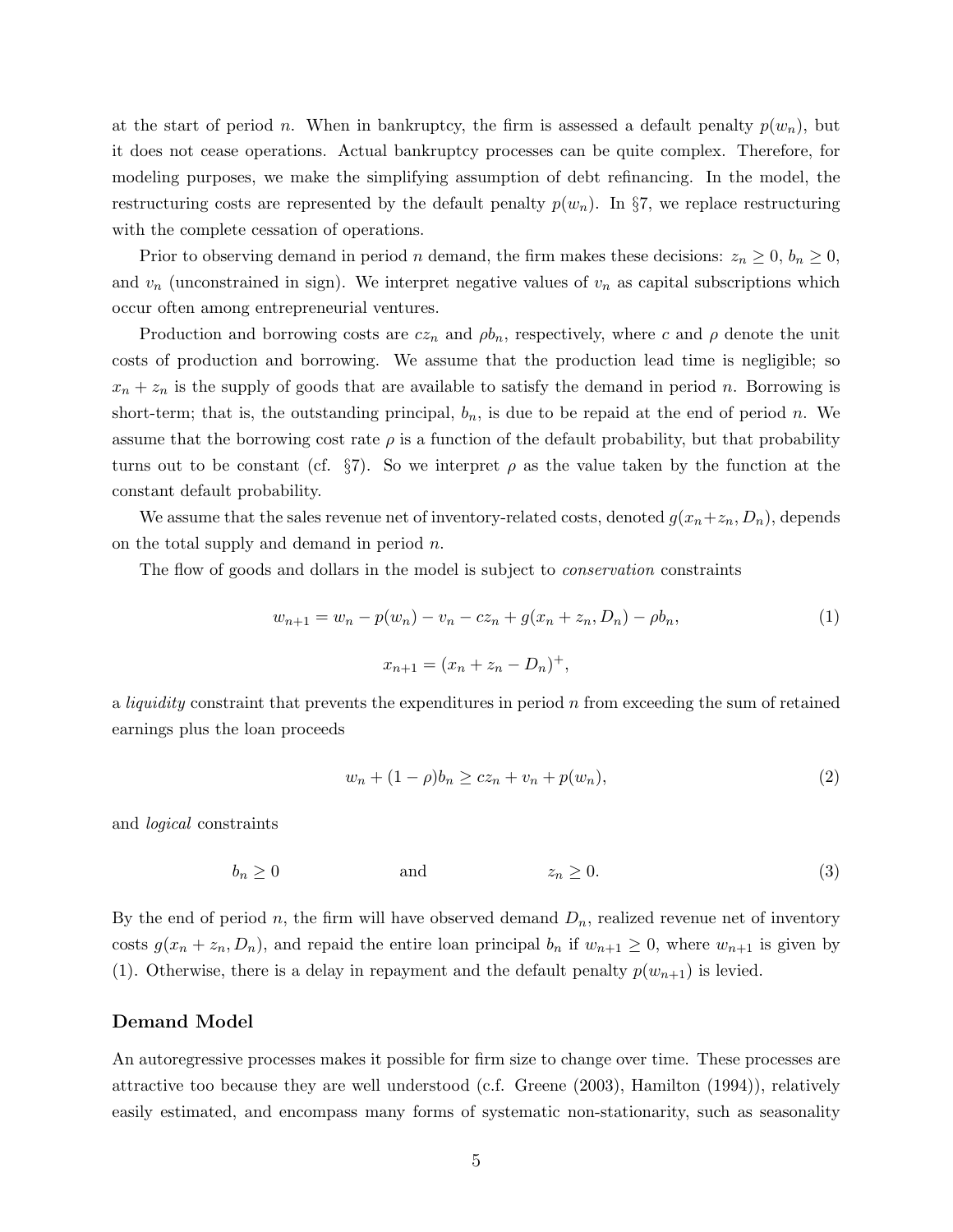and trends. Therefore, let

$$
D_n = \sum_{k=1}^{K} \theta_k D_{n-k} + \varepsilon_n \tag{4}
$$

where  $\{\theta_k\}$  are known scalars, and  $\{\varepsilon_n\}$  are independent, identically distributed, and nonnegative random variables.

Let  $\varepsilon$  be a random variable with the same distribution as  $\varepsilon_1$ , and let  $F(\cdot)$  denote the distribution function of  $\varepsilon$ . We say that  $q^*$  solves  $F(q^*) = \alpha$  if  $q^* = \sup\{q : F(q) \leq \alpha\}$ , and we write  $q^* = F^{-1}(\alpha)$ . Similarly, we say that  $q^*$  solves  $\lambda_1 F(q^*) + \lambda_2 F(\lambda_3 q^*) = \alpha$  if  $q^* = \sup\{q : \lambda_1 F(q) + \lambda_2 F(\lambda_3 q) \leq \alpha\}$ (where each  $\lambda_j \geq 0$  and  $0 < \alpha < 1$ ). This convention avoids the need to assume that  $\varepsilon$  has a density function.

Henceforth, we let  $K = 1$  for expository simplicity, although all results are valid if  $K > 1$ . The special case  $K = 0$  yields a sequence of demands that are independent and identically distributed. The assumption  $K = 1$  and the notation  $\mu_n = \theta D_{n-1}$  reduces (4) to the following demand model used in the remainder of the paper:

$$
D_n = \theta D_{n-1} + \varepsilon_n = \mu_n + \varepsilon_n \tag{5}
$$

We interpret  $\mu_n$  as the *deterministic part of demand* in period *n*.

#### Optimization Objective and Dynamic Program

The following redefinition of the decision variables shortly reduces the dimensionality of the state vector. The idea is to replace the flow variables  $z_n$  and  $v_n$  with new variables that specify process levels after the period  $n$  decisions are implemented. Let

$$
y_n = x_n + z_n \tag{6a}
$$

$$
s_n = w_n - p(w_n) - v_n - cz_n - \rho b_n \tag{6b}
$$

The procurement/production quantity,  $z_n$ , is replaced by the supply level  $y_n$  and the dividend,  $v_n$ , is replaced by  $s_n$ . The latter is the working capital after paying the dividend, loan interest, and production costs, but before the loan is made and the revenue and inventory costs are realized.

This replacement yields a simple form of the liquidity and logical constraints (2) and (3):

$$
b_n + s_n \ge 0, \qquad b_n \ge 0, \qquad \text{and} \qquad y_n \ge x_n \tag{7}
$$

Let the scalar  $\beta$  denote the single-period discount factor  $(0 \leq \beta \leq 1)$ . A constant discount factor streamlines the exposition and does not affect the validity of most results (see §7).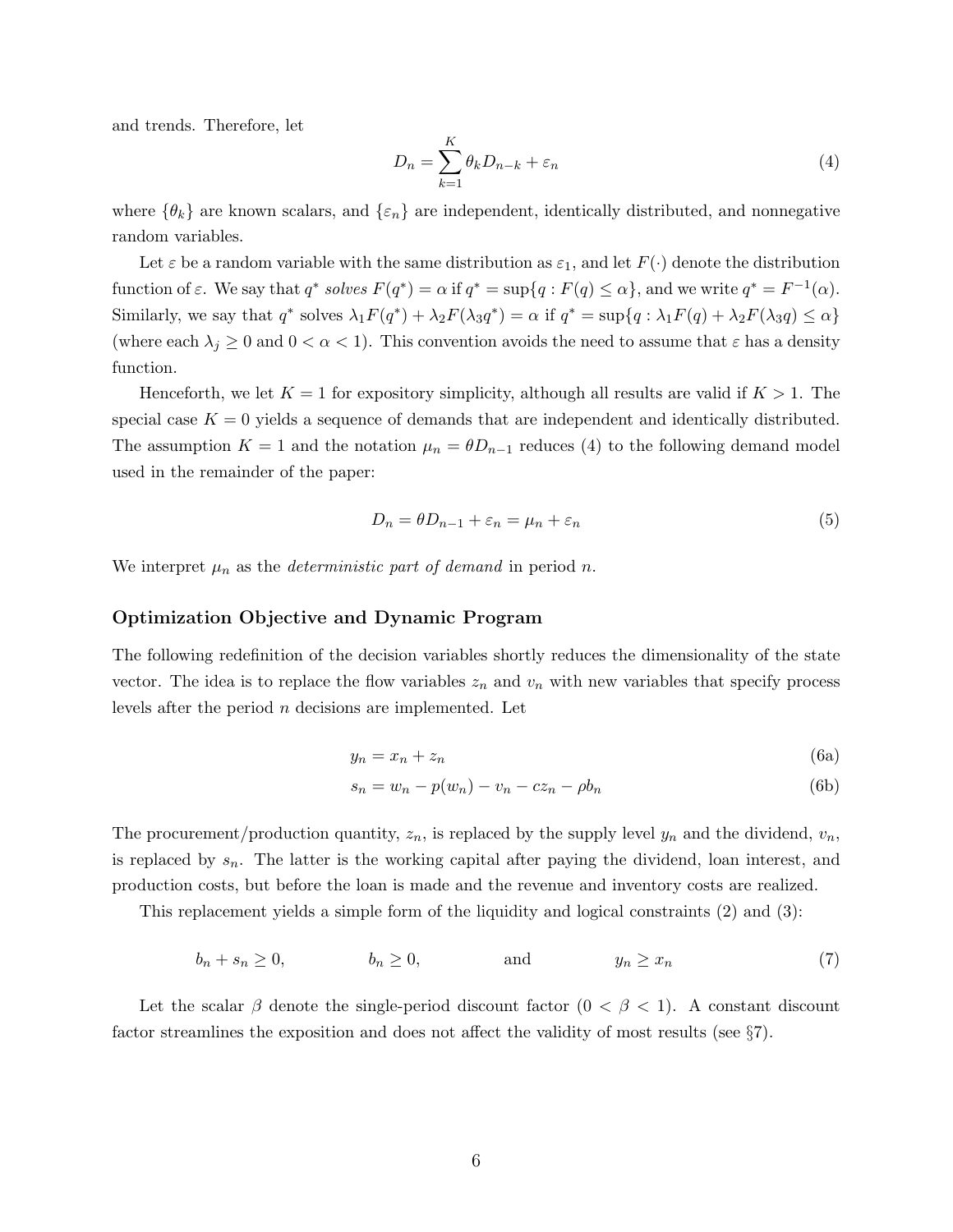The present value of the dividends net of capital subscriptions is

$$
B = \sum_{n=1}^{\infty} \beta^{n-1} v_n,
$$
\n(8)

Let  $H_n$  denote the partial history from period one up to the beginning of period n. A policy is a non-anticipative decision rule that selects  $z_n$ ,  $b_n$ , and  $v_n$  for each n as a function of  $H_n$ . A policy is optimal with respect to the set of initial states S if it maximizes  $E(B|H_n)$  for each  $H_n$  and n such that  $(x_1, \mu_1) \in S$ . In the remainder of the paper we characterize an optimal policy.

Substituting  $v_n = w_n - p(w_n) - s_n - c(y_n - x_n) - \rho b_n$  (from (6b)),  $x_{n+1} = (y_n - D_n)^+$  (from (3)), and  $w_n = s_{n-1} + g(y_{n-1}, \mu_{n-1} + \varepsilon_{n-1})$  in (8), rearranging terms, and defining

$$
L(b, s, y, \mu) = -(1 - \beta)s - cy + \beta c E[(y - \mu - \varepsilon)^+] + \beta E\{g(y, \mu + \varepsilon) - p[s + g(y, \mu + \varepsilon)]\} - \rho b
$$
 (9)

yields

$$
E(B) = cx_1 + w_1 - p(w_1) + E \sum_{n=1}^{\infty} \beta^{n-1} L(b_n, s_n, y_n, \mu_n)
$$
 (10)

Since a policy maximizes  $E(B)$  if and only if it maximizes  $E(B') = E(B) - (cx_1 + w_1 - p(w_1))$ , it follows that the maximization of  $E(B)$  subject to (2) and (3) corresponds to the optimization of

$$
E(B') = E \sum_{n=1}^{\infty} \beta^{n-1} L(b_n, s_n, y_n, \mu_n)
$$
 (11)

with the following constraints for each *n*:

$$
b_n + s_n \ge 0, \qquad b_n \ge 0, \qquad \text{and} \qquad y_n \ge x_n \qquad (12)
$$

This optimization of the expected present value of dividends corresponds to the following dynamic program:

$$
\psi(x,\mu) = \sup_{b,s,y} \{ J(b,s,y,\mu) : y \ge x, b \ge 0, b+s \ge 0 \}
$$
\n(13a)

$$
J(b, s, y, \mu) = L(b, s, y, \mu) + \beta E\{\psi[(y - \mu - \varepsilon)^+, \theta(\mu + \varepsilon)]\}
$$
(13b)

A finite-horizon recursion that corresponds to (13) is  $\psi_0(\cdot, \cdot) \equiv 0$  and

$$
\psi_n(x,\mu) = \sup_{b,s,y} \{ J_n(b,s,y,\mu) : y \ge x, b \ge 0, b+s \ge 0 \}
$$
\n(14a)

$$
J_n(b, s, y, \mu) = L(b, s, y, \mu) + \beta E\{\psi_{n-1}[(y - \mu - \varepsilon)^+, \theta(\mu + \varepsilon)]\}
$$
(14b)

for each  $n = 1, 2, \ldots$  Under reasonable conditions the sequence  $\psi_n$  converges pointwise to  $\psi$  as  $n\to\infty.$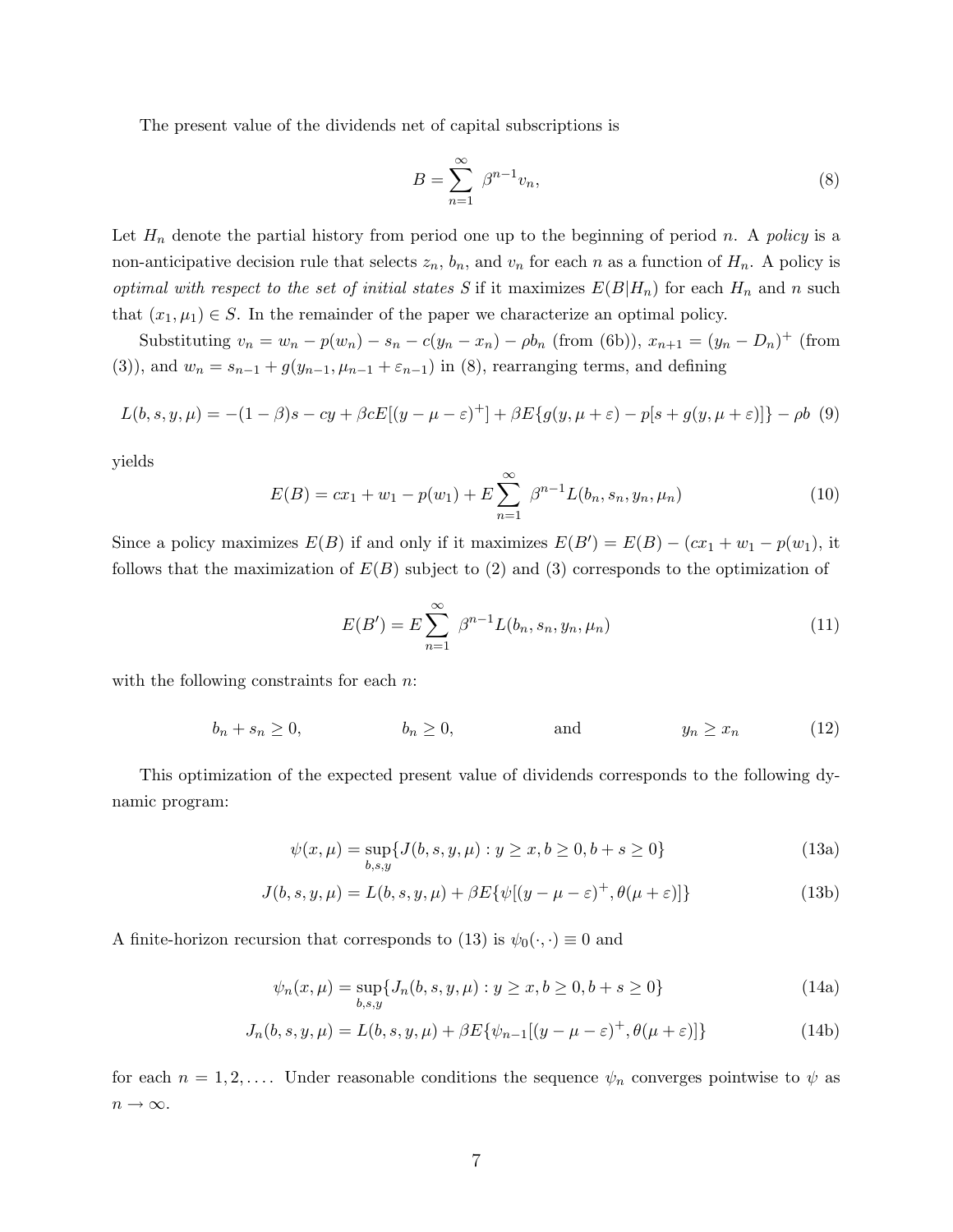### 4 Preliminary Results

The first result asserts that it is optimal to borrow the smallest amount that satisfies the liquidity constraint (7). The proof (omitted) is a straightforward generalization of a proof of a similar result in Li et al. (1997).

**Proposition 1.** In (14),  $b = (-s)^+$  is without loss of optimality.

This result is consistent with the well-known pecking-order hypothesis, which says that firms use internally generated capital before turning to more expensive sources of financing. After internal sources are exhausted, firms will resort to debt.

The following result asserts that the dynamic program value function is a concave function. We omit the inductive proof which starts with  $\psi_0(\cdot, \cdot) \equiv 0$ .

**Proposition 2.** If  $p(\cdot)$  is convex and  $q(\cdot, d)$  is concave (for each possible realization of demand d), then the dynamic program value function  $\psi_n(\cdot, \cdot)$  in (14a) and  $J_n(\cdot, \cdot, \cdot, \cdot)$  in (14b) are concave functions on their respective domains  $(n = 1, 2, \ldots).$ 

Let  $(b, s, y) = (b_n(\mu), s_n(\mu), y_n(\mu))$  optimize  $J_n(b, s, y, \mu)$  in (14) and (14a) subject only to  $b \ge 0$ and  $b+s \geq 0$  (i.e., not subject to  $y \geq x$ ). Concavity yields the following result that is a consequence of Propositions 1 and 2 (we omit the proof).

**Proposition 3.** Under the hypotheses of Proposition 2,  $(b, s, y) = ((-s_n(\mu))^\dagger, s_n(\mu), \max\{y_n(\mu), x\})$ is optimal in (14).

Proposition 3 says that optimal behavior consists of borrowing the smallest amount that satisfies the liquidity constraint and producing nothing if the inventory on hand exceeds the optimal basestock level.

# 5 A Myopic Optimum

Henceforth, we assume that the default penalty function and the net-revenue function are piece-wise linear:

$$
p(x) = (-ax)^{+} \quad (a \ge 0)
$$
\n(15)

$$
g(y,d) = ry - (r+h)(y-d)^{+}
$$
\n(16)

Here, r and h are an exogeneous selling price and a holding cost rate. Notice that  $(16)$  is consistent with the assumption that excess demand is lost. The piece-wise linearity in  $(15)$  and  $(16)$  is not necessary for our qualitative conclusions, but it yields simple explicit formulas.

The substitution of (15), (16), and  $b = (-s)^{+}$  in (9) yields

$$
L(b, s, y, \mu) = -(1 - \beta)s - \rho(-s)^{+} + (\beta r - c)y - \beta(r + h - c)E[(y - \mu - \varepsilon)^{+}]
$$
  
- 
$$
\beta aE\{[(r + h)(y - \mu - \varepsilon)^{+} - s - ry]^{+}\}
$$
(17)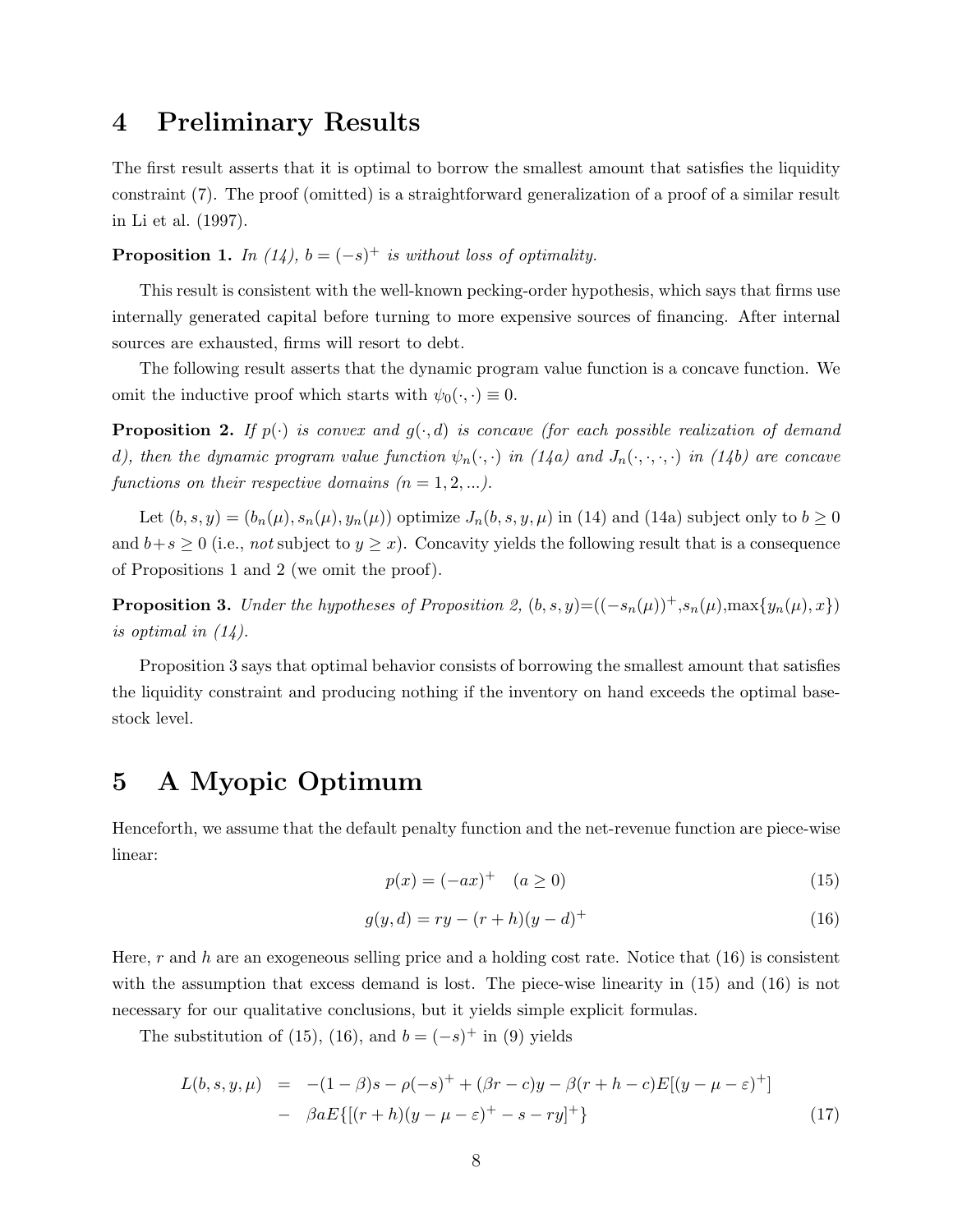We use the mnemonic C for "coordinated." Let  $(b, s, y) = (b^C(\mu), s^C(\mu), y^C(\mu))$  maximize

 $L(b, s, y, \mu)$  subject to  $b + s \geq 0$  and  $b \geq 0$ . We focus on a myopic policy  $\pi^C$  that assigns  $(b_n, s_n, y_n) = (b^C(\mu_n), s^C(\mu_n), y^C(\mu_n))$  if this triple if feasible, i.e. if  $x_n \leq y^C(\mu_n)$ , and assigns  $(b_n, s_n, y_n)$  arbitrarily but feasibly if  $y^C(\mu_n) < x_n$   $(n = 1, 2, ...)$ . The attraction of  $\pi^C$  is that it would indeed be optimal with respect to  $\{(x,\mu): x \leq y^C(\mu)\}\$ if  $x_1 \leq y^C(\mu_1)$  and  $\pi^C$  induces  $x_n \leq y^C(\mu_n)$  for all n. In accordance with Proposition 1, henceforth we assign  $b^C(\mu) = (-s^C(\mu))^+$ . If the initial inventory were low enough (i.e.  $x_1 \leq y^C(\mu_1)$ ), then  $(b_1, s_1, y_1)$ 

 $= ((-s^{C}(\mu_1))^{+}, s^{C}(\mu_1), y^{C}(\mu_1))$  would be feasible in period one. If those decisions were actually executed, then a sufficient condition for  $(b_2, s_2, y_2) = ((-s^C(\mu_2))^+, s^C(\mu_2), y^C(\mu_2))$  to be feasible in period two would be that  $\{\mu_n\}$  is non-decreasing over time (with probability one). This is unreasonably restrictive and we do not make this assumption. We focus on  $\pi^C$  because a much weaker assumption implies feasibility, hence optimality, of  $(b_n, s_n, y_n) = ((-s^C(\mu_n))^+, s^C(\mu_n), y^C(\mu_n))$  for all  $n = 1, 2, ...$ 

Let  $y^*$  be the largest value of y that satisfies

$$
(r+h-c)F(y) + ahF\left(\frac{hy}{r+h}\right) \le r - c/\beta \tag{18}
$$

We make the following assumption throughout the remainder of the body of the paper.

$$
F\left(\frac{hy^*}{r+h}\right) < \frac{1-\beta-\rho}{\beta a} < \frac{\beta r - (1-\beta-\rho)h - c}{\beta(r+h-c)}\tag{19}
$$

The rationale for (19) begins with Proposition 2 which implies that  $(b, s, y) = (b^C(\mu), s^C(\mu))$ ,  $y^C(\mu)$  maximizes a concave function of three variables subject to two constraints. So one route to a complete solution is the application of the Karush-Kuhn-Tucker conditions to the optimization problem. This route is followed in Appendix A and results in a partition of the set of all possible problem parameters into five subsets. The relevant parameters are  $\beta$ ,  $\rho$ ,  $c$ ,  $r$ ,  $h$ ,  $a$ , and the distribution function  $F(\cdot)$  of the random portion of demand  $\varepsilon$ . The body of this paper is confined to the subset that we judge most likely to be encountered in practice, namely (19). The complete solution is given in Appendix A.

Condition (19) is stronger than necessary for the next result, but it simplifies the exposition. Following Proposition 5 and in Appendix A.3 there are discussions of the restrictions imposed by  $(19).$ 

An optimal coordinated policy is myopic and stipulates base-stock levels for physical inventory and retained earnings. Let

$$
y^{C}(\mu) = \mu + f_0 \qquad f_0 = F^{-1} \left[ \frac{\beta r - (1 - \beta - \rho)h - c}{\beta (r + h - c)} \right]
$$
 (20)

$$
s^{C}(\mu) = hf_0 - (r+h)f_1 - r\mu \qquad f_1 = F^{-1} \left[ \frac{1 - \beta - \rho}{\beta a} \right]
$$
 (21)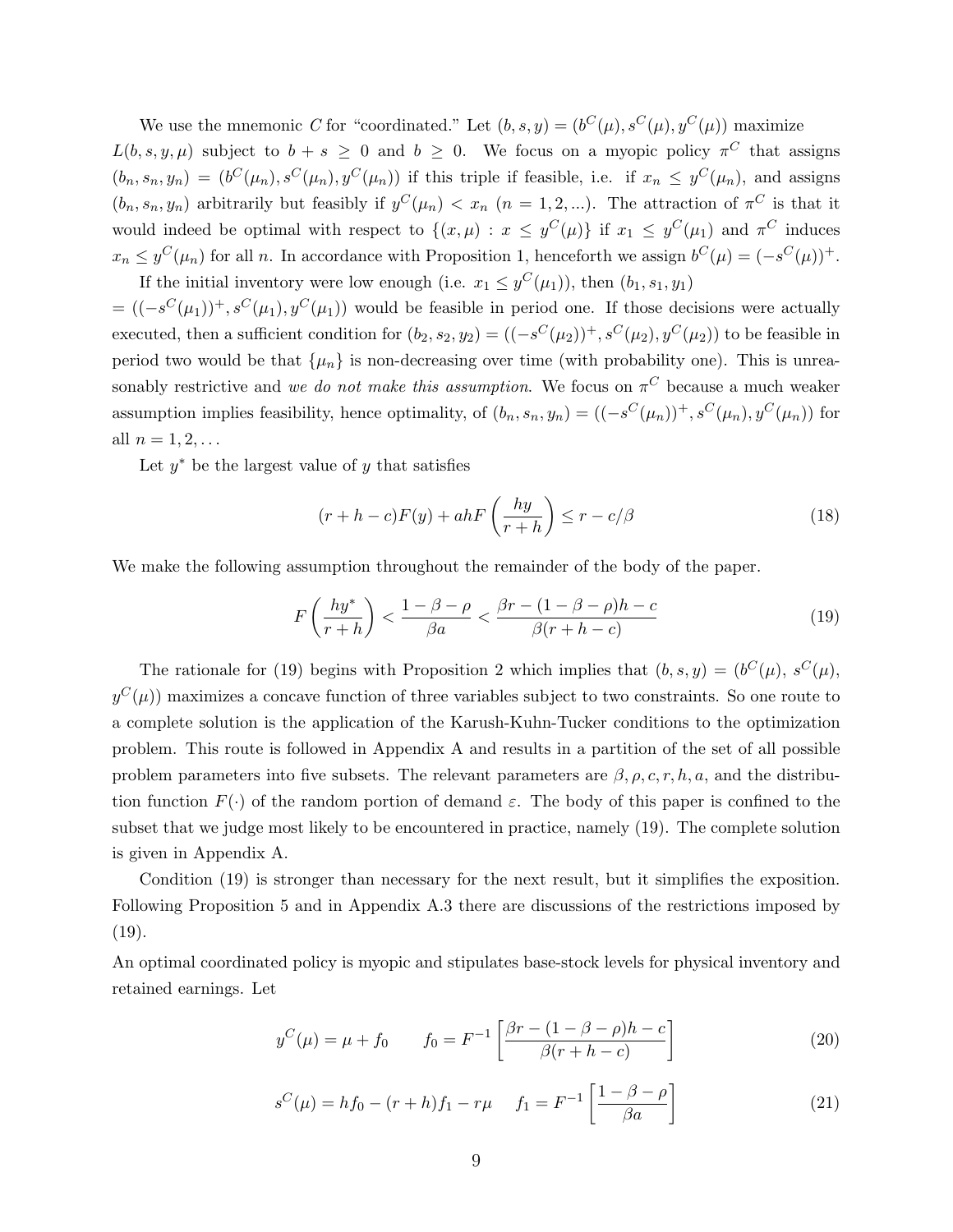**Proposition 4.** Assumption (19) implies that  $\pi^C$  is optimal with respect to  $\{(x,\mu): x \leq y^C(\mu)\}.$ That is, if  $x_1 \leq y(\mu_1)$  then  $(b, s, y) = ((-s^C(\mu_n))^+, s^C(\mu_n), y^C(\mu_n))$   $(n = 1, 2, ...)$  is feasible and maximizes (11) subject to  $x_n \leq y_n, 0 \leq b_n$  and  $0 \leq b_n + s_n$  for all  $n = 1, 2, ...$ 

This result is imbedded in Lemma 1 in Appendix A. Although the proof of Lemma 1 applies here, we sketch the proof of Proposition 4 alone by confirming feasibility and unconstrained optimality. The latter step concerning  $y$  is based on the following equation imbedded in Lemma 1 whose inverse is the right side of (20):

$$
F(y - \mu) = \frac{\beta r - (1 - \beta - \rho)h - c}{\beta(r + h - c)}
$$

Unconstrained optimality concerning s, i.e., (21), can be evaluated when  $y_n = \mu_n + f$  for each n, regardless of whether  $f = f_0$  or not. The proof of the following result is contained in the Appendix.

**Proposition 5.** (a) If  $y = \mu + f$  and  $s < 0$ , then  $L[(-s)^{+}, s, \mu + f, \mu]$  is maximized by

$$
s = hf - (r+h)f_1 - r\mu \tag{22}
$$

(b) If  $y = \mu + f$  and  $s \geq 0$ , then  $L[(-s)^{+}, s, \mu + f, \mu]$  is maximized by

$$
s = hf - (r+h)f_2 - r\mu \qquad f_2 = F^{-1}\left[\frac{1-\beta}{\beta a}\right]
$$
\n(23)

(c) If  $x_1 \leq \mu_1 + f$  then  $y_n = \mu_n + f$  is feasible for all  $n = 1, 2, ...$ (d) If  $y_k = \mu_k + f$  and  $s_k = hf - (r + h)f_1 - r\mu_k$  for  $k = n - 1$  and  $k = n$  then

$$
v_n = r(1 - \rho)\mu_n - \rho(r + h)f_1 - a(r + h)[(f - \varepsilon_{n-1})^+ + f_1 - f]^+ + (r + h\rho)f - (r + h)(f - \varepsilon_{n-1})^+
$$
\n(24)

In (20),  $y^C(\mu)$  equals mean demand plus a fudge factor,  $f_0$ , that is constant with respect to firm size but depends on operational, financial and market factors. The operational factors are the holding cost rate h and the unit production cost c, the financial factors are the discount factor  $\beta$ and the short-term borrowing interest rate  $\rho$ , and the market factor is the unit price r (and F). In addition to the obvious dependence on the firm size  $\mu$ , both  $y^C(\mu)$  and  $s^C(\mu)$  in (20) and (21) share the monotonicity properties of the myopic optimal solution in Li et al. (1997) (cf. Proposition 4.2 in Li et al. (1997)). In particular,  $y^C(\mu)$  is nondecreasing with respect to r,  $\beta$  (if  $\rho \le 1$ ), and  $\rho$ , and is nonincreasing with respect to c (if  $\rho \le 1$ ) and h (if  $c/r \le (1 - \rho)/(2 - \rho - \beta)$ ). Similarly,  $s^{C}(\mu)$  is nondecreasing with respect to a,  $\rho$ , and r, and is nonincreasing with respect to c and h.

In  $(22)$  and  $(23)$  the level of retained earnings diminishes at rate r as the firm grows; i.e., larger firms borrow more. On the other hand, that level rises at rate  $h$  (the holding cost rate) as the inventory buffer f grows. The relevance to s in Proposition 4 is that  $(19)$  implies that  $s^C(\mu_n) < 0$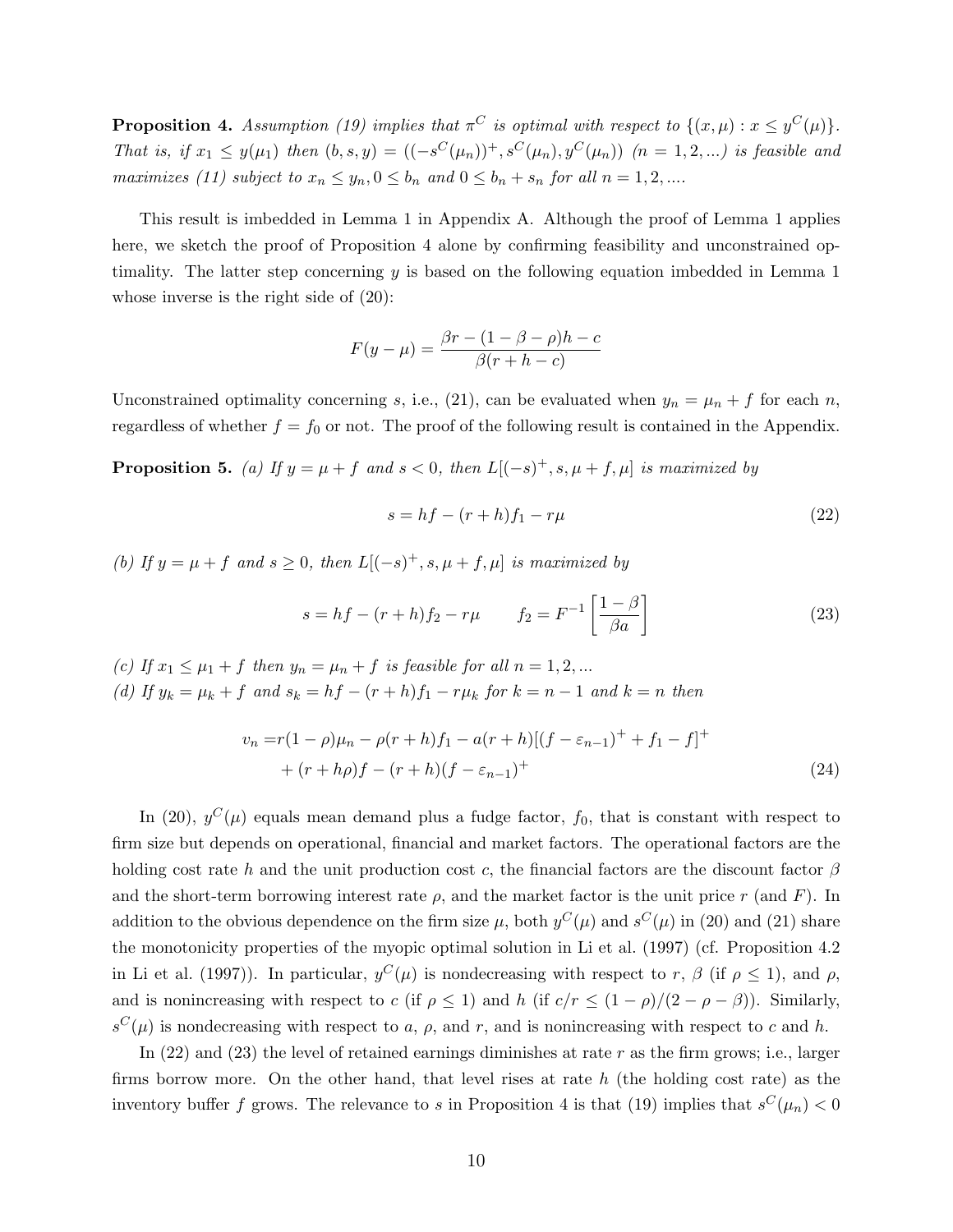for each n. So (22) and  $f = f_0$  imply  $s = s^C(\mu)$ . Later in the paper we discuss the property of (24) that the dividend grows with firm size at the rate of  $r(1 - \rho)$ .

Proposition 4 is useful because many combinations of parameters  $\beta, \rho, c, r, h, a$ , and  $F(\cdot)$  that are likely to arise in practice satisfy assumption (19). In addition to the restrictions on the scalar parameters  $\beta$ ,  $\rho$ ,  $c, r, h$ , and a which are generally satisfied when the coefficients r and a are not particularly low and the borrowing interest rate  $\rho$  is not excessively high in comparison to the discount rate  $\beta$ , (19) restricts the distribution function. For a given  $F(\cdot)$ , say normal with a mean of 100 units and a standard deviation of 30 units, (19) is satisfied for a wide range of values of  $\beta$ ,  $\rho$ ,  $c, r, h$ , and  $a$ . The normality assumption is tenable here because the coefficient of variation is less than one-third; so the probability of a negative value of  $\varepsilon$  is very small. We found that the condition is most sensitive to the cost of borrowing  $\rho$  and the default penalty function coefficient a. Values of either one that are high enough to violate (19) call for a lower value of y and a higher value of s than given in  $(20)$  and  $(21)$ .

For example, let  $r = $10$  and suppose that the firm's gross margin in 50%; so  $c = $5$ . Suppose that the annual holding cost rate is  $h = \$1.25$  (25% of c), the discount rate  $\beta = 0.8$ , and the borrowing rate  $\rho = 0.80$ . Let  $\varepsilon$  be normally distributed with mean 100 and standard deviation 30. If the default penalty rate is  $a = $10$ , these values satisfy (19), (20), and (21) with  $y^* = 107.34$ ,  $y^{C}(\mu) = 105.67 + \mu$  and  $s^{C}(\mu) = -236.43 - 10\mu$ . The optimal short-term loan is  $b = 236.43 + 10\mu$ . If  $a \in [0.25, 76]$ , then (19) remains valid,  $y^C(\mu)$  remains the same, and  $s^C(\mu)$  ranges from  $-992.90-10\mu$ to  $-10\mu$ . If h were to increase from  $h = $1.25$  to  $h = $4$  (80% of the production cost c), then (19) would remain valid while  $a \in [0.35, 19.25]$ . The optimal supply level would become  $y^C(\mu) =$  $89.33 + \mu$  and  $s^C(\mu)$  would range from  $-888.89 - 10\mu$  to  $-10\mu$ .

### 6 Firm Size and the Worth of Coordination

This section examines the influence of firm size on the extent to which it is worthwhile to coordinate production and financial decisions rather than leaving them decentralized. First, we consider the influence of firm size on optimal coordinated decisions. It seems intuitive that the following managed quantities should increase as the firm grows: inventory level, size of short-term loan, and dividend. However, some of the rates of increase may not be intuitive.

In this section we assume that the initial inventory is sufficiently low to permit  $y_1 = \mu_1 + f_0$ , i.e.,  $x_1 \leq \mu_1 + f_0$  and, therefore, that  $y_n = \mu_n + f_0$  for all n, as stipulated by policy  $\pi^C$ , is feasible. We refer to  $\pi^C$  as the "optimal coordinated" policy.

The following assertion is an immediate consequence of the roles of  $\mu$  in (20) and (21) and of  $\mu_k$  in (24), and of  $b = (-s)^+$ .

**Proposition 6.** The optimal coordinated policy  $\pi^C$  induces a physical goods base-stock level, shortterm loan, and dividend that increase linearly with firm size. The respective growth rates are  $1, r$ , and  $r(1 - \rho)$ . The residual retained earnings decreases with firm size at rate r.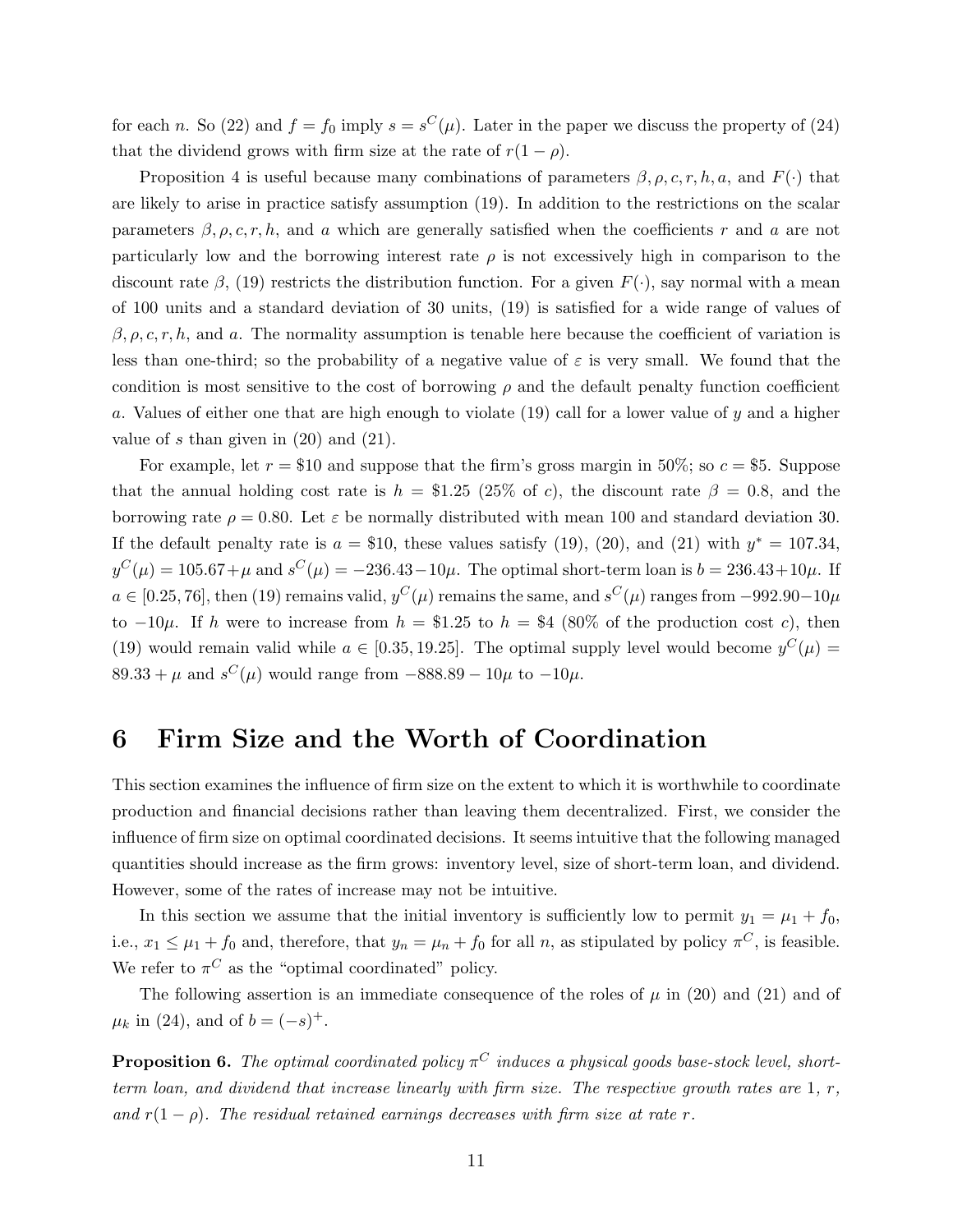The least intuitive part of this result is that the dividend growth rate is  $r(1-\rho)$ . In the demand model (5),  $\mu_n$  is a "sure thing;" that is, the firm's revenue in period n is at least  $r\mu_n$  (because  $\varepsilon_n \geq 0$ ). So the "sure" revenue  $r\mu$  grows at rate r as a function of  $\mu$  (the same rate at which borrowing increases and retained earnings decreases). Policy  $\pi$ <sup>C</sup> directs a dividend-maximizing firm to borrow "against" any increase in the sure revenue stream and immediately to pass the net borrowing proceeds to shareholders in the form of a dividend. Since  $\rho$  is the interest rate on short-term loans, the rate of change (with respect to  $\mu$ ) of the net borrowing proceeds is  $r(1 - \rho)$ .

This phenomenon occurs in practice as asset securitizations and asset-backed borrowing. These actions are frequently utilized by financially sophisticated firms to borrow at favorable rates against future revenue streams.

#### Decentralized Operations and Financial Decisions

The optimal coordinated policy is more profitable than any decentralized policy because the model does not include the infrastructure costs of coordination. In practice, coordination would be worthwhile only if the difference were to exceed the infrastructure costs. This subsection specifies that difference and relates it to firm size. The preliminary issue is how to assess (10), the EPV (expected present value) of the dividends associated with a decentralized policy. The comparable EPV of the optimal coordinated policy is  $\psi(x_1,\mu_1)$ , namely the value function of the dynamic program at the initial state.

We assign an EPV to decentralized decisions by assuming that production decisions optimize the EPV of net profit, i.e., they are made without considering the consequences for borrowing, dividends, and bankruptcy. Therefore, the production decisions are made under the implicit assumption that the Miller-Modigliani theorem is applicable to the firm. The borrowing and dividend decisions are made subsequently; so financial management takes as given the cash flows induced by the production decisions.

As a result of these behavioral assumptions, operations maximizes the expected value of the following random variable:

$$
B^{o} = \sum_{n=1}^{\infty} \beta^{n-1} [g(y_n, D_n) - c z_n]
$$

This is the EPV of the revenues net of inventory- and production-related costs. The substitution of (5), (16),  $z_n = y_n - x_n$ , and  $x_n = (y_{n-1} - D_{n-1})^+$ , and a rearrangement of terms yields

$$
B^{o} = cx_{1} + \sum_{n=1}^{\infty} \beta^{n-1} [(r - c)y_{n} - (r + h - \beta c)(y_{n} - \mu_{n} - \epsilon_{n})^{+}]
$$

Since the expected value of the  $n^{th}$  summand is a newsvendor objective, when  $\mu_n = \mu$  it is maximized by

$$
y = \mu + f_3 \qquad f_3 = F^{-1} \left[ \frac{r - c}{r + h - \beta c} \right] \tag{25}
$$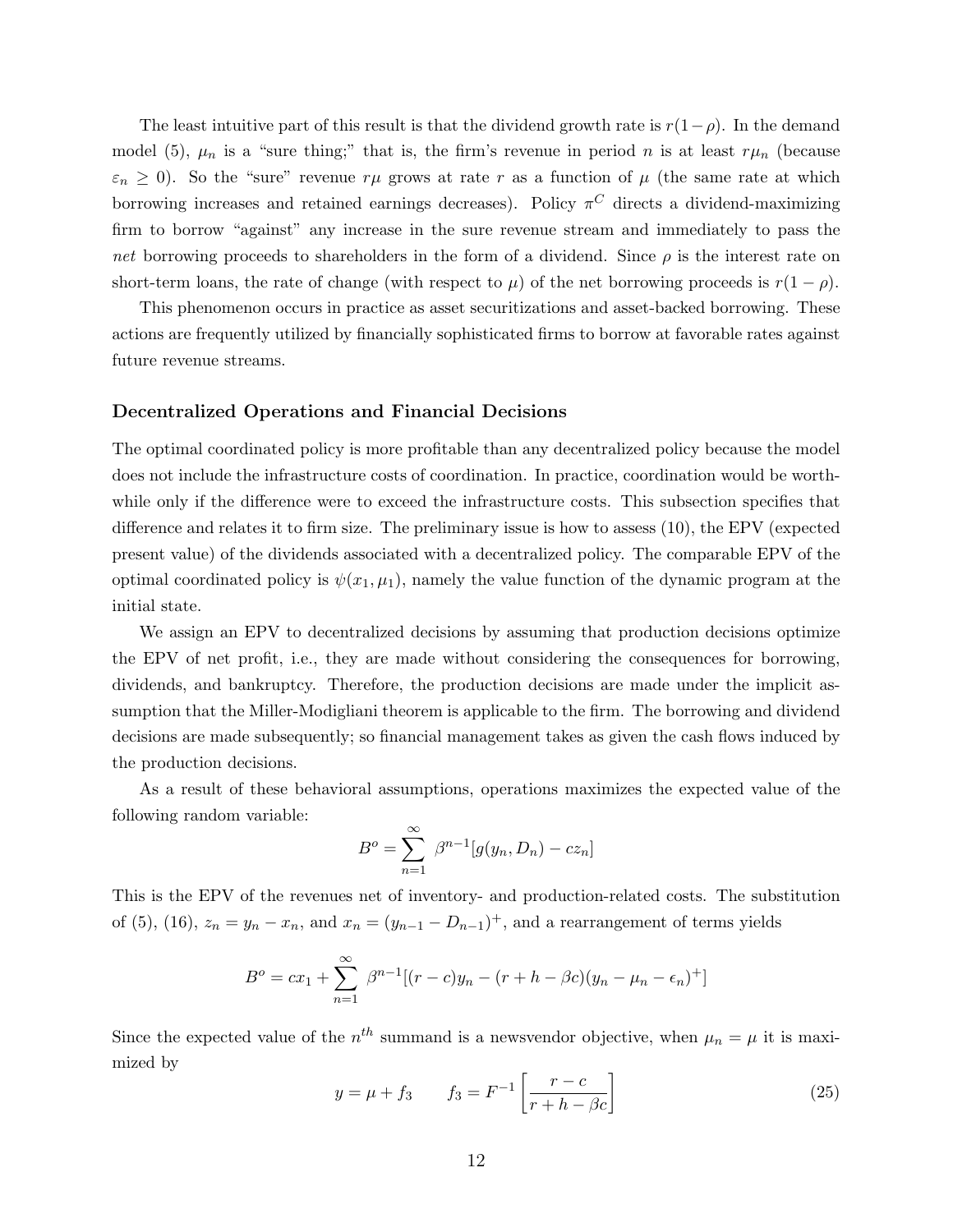That is, if  $x_1 \leq \mu_1 + f_3$ , then the myopic decisions  $y_n = \mu_n + f_3$  (for all  $n = 1, 2, ...$ ) are feasible and (sub-)optimal. In the decentralized mode, we assume operations makes these decisions.

Next, finance selects short-term loans and dividends to maximize  $E(B)$  given by (10) in which  $y_n = \mu_n + f_3$  and  $b_n = (-s_n)^+$  (for all  $n = 1, 2, ...$ ). The arguments that lead to (11) yield the objective of maximizing

$$
E\sum_{n=1}^{\infty} \beta^{n-1} L[(-s_n)^+, s_n, \mu_n + f_3, \mu_n]
$$
 (26)

Proposition 5 implies that the value of s that maximizes  $L[(-s)^{+}, s, \mu + f_3, \mu]$  is

$$
s = hf_3 - r\mu - (r+h)f_1 \tag{27}
$$

if  $s < 0$ . If  $s \geq 0$ , the solution is

$$
s = hf_3 - r\mu - (r+h)f_2
$$
\n(28)

Let  $\pi^{D}$  be a policy that employs (25), (27), and  $b_{n} = (-s_{n})^{+}$  with  $\mu = \mu_{n}$  if  $x_{n} \leq \mu_{n}$  +  $f_3$ , and chooses  $(b_n, s_n, y_n)$  arbitrarily but feasibly if  $x_n > \mu_n + f_3$  (the mnemonic D denotes "decentralized"). Let  $y^D(\mu)$  and  $s^D(\mu)$  denote the values of y and s in (25) and (27), respectively, let  $b^D(\mu) = (-s^D(\mu))^+$ , and let  $\Delta$  label the difference between EPVs of the dividends induced by  $\pi^C$  and  $\pi^D$ . This is the difference between the maximal values of (11) and (26). The Appendix contains a proof of the following result.

#### **Proposition 7.**  $\Delta$  does not depend on the initial size of the firm, namely  $\mu_1$ .

Proposition 7 implies that  $\Delta/\mu_1 \to 0$  as  $\mu_1 \to \infty$ . So it is particularly worthwhile for small firms to coordinate production and financial decisions.

Next we show that the coordinated policy induces lower levels of inventory and retained earnings, and larger short-term loans than the decentralized policy. The Appendix contains the proof of the following result.

Proposition 8.  $C(\mu) \leq y^D(\mu), s^C(\mu) \leq s^D(\mu), \text{ and } b^C(\mu) \geq b^D(\mu).$ 

(b) The rates of change with respect to  $\mu$  of the physical goods base-stock level, retained earnings level, short-term loan, and dividend are the same under  $\pi^C$  and  $\pi^D$ .

### 7 Financial Distress

This section addresses two issues associated with financial distress. First, we derive the default probability that is induced by the optimal coordinated policy  $\pi^C$ . Second, we analyze the consequences if bankruptcy forces irrevocable dissolution of the firm; we call this "wipeout bankruptcy." Thus far in the model, bankruptcy has led to reorganization of the firm with attendant costs; we call this "reorganization bankruptcy."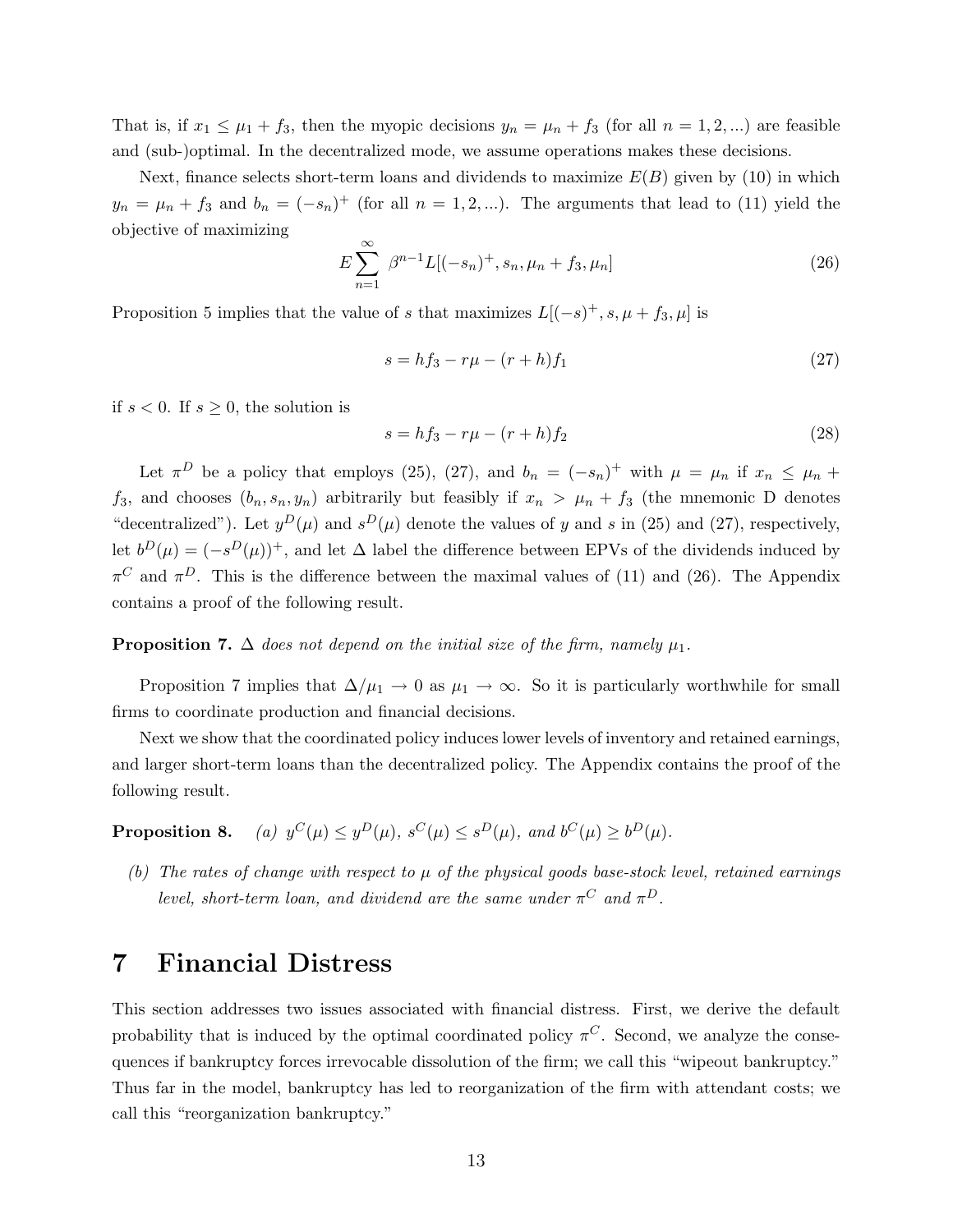#### Probability of Bankruptcy and the Borrowing Rate of Interest  $\rho$

Reorganization bankruptcy occurs at the beginning of period  $n+1$  if the residual retained earnings is negative, i.e.,  $w_{n+1} < 0$ . Since

$$
w_{n+1} = s_n + g(y_n, D_n) = s_n + ry_n - (r+h)(y_n - \mu_n - \varepsilon_n)^+,
$$

default occurs if  $\varepsilon_n$  takes a value in the set  $\{e : s + ry < (r+h)(y-\mu-e)^+\}$ . Under the optimal coordinated policy, y and s are given by (20) and (21); so  $y - \mu - e = f_0 - e$  and  $s + ry =$  $(r+h)(f_0 - f_1) > 0$  with the inequality due to assumption (19). Therefore, default occurs if  $\varepsilon_n$ takes a value in

$$
\{e:s+ry<(r+h)(f_0-e)^+\}=\{e:e
$$

Let q denote the probability of default in period n. Since  $q = P\{e \leq f_1\}$  regardless of  $\mu_n$ , the default probability is the same every period and is invariant with respect to the size of the firm. So the duration of a sequence of default-free periods does not depend on the size of the firm at the beginning of the sequence and it has a geometric distribution (as in Li et al. (1997)).

**Proposition 9.** Under the optimal coordinated policy, default occurs in a sequence of periods comprising a renewal process. The interval of time between successive defaults has a geometric distribution that does not depend on the firm's initial size.

#### Comments

(i) This result implies that it is reasonable for the discount factor  $(\beta)$  and the borrowing interest rate  $(\rho)$  to be constants because the default risk is constant.

(ii) The intuition for this result lies in the additive structure of the autoregressive demand model. (iii) Li et al. (1997) reach this conclusion for the special case of our demand model with  $K = 0$ . (iv) If the reasoning that yields Proposition 9 is employed in the model with wipeout bankruptcy, it yields the conclusion that the lifetime of the firm has a geometric distribution that does not depend on the firm's initial size.

#### The Option to Declare Bankruptcy in Wipeout Bankruptcy

Bankruptcy in reality is a complex legal process that we have thus far simplified by charging a default penalty when retained earnings is negative, i.e.,  $w_{n+1} < 0$  leads to the costs of restructuring debt. In this subsection, we consider the alternative scenario of wipeout bankruptcy. Without the opportunity to restructure debt, the firm has the option to declare bankruptcy either by "looting the treasury" (letting  $v_n = w_n$  and  $z_n = b_n = 0$ ) or by "walking away," i.e., surrendering its assets if the demand in period n,  $D_n$ , fails to generate sufficient revenue thus causing  $w_{n+1} = s_n + g(y_n, D_n) < 0$ . The latter is particularly important when the firm relies on external borrowing because one of the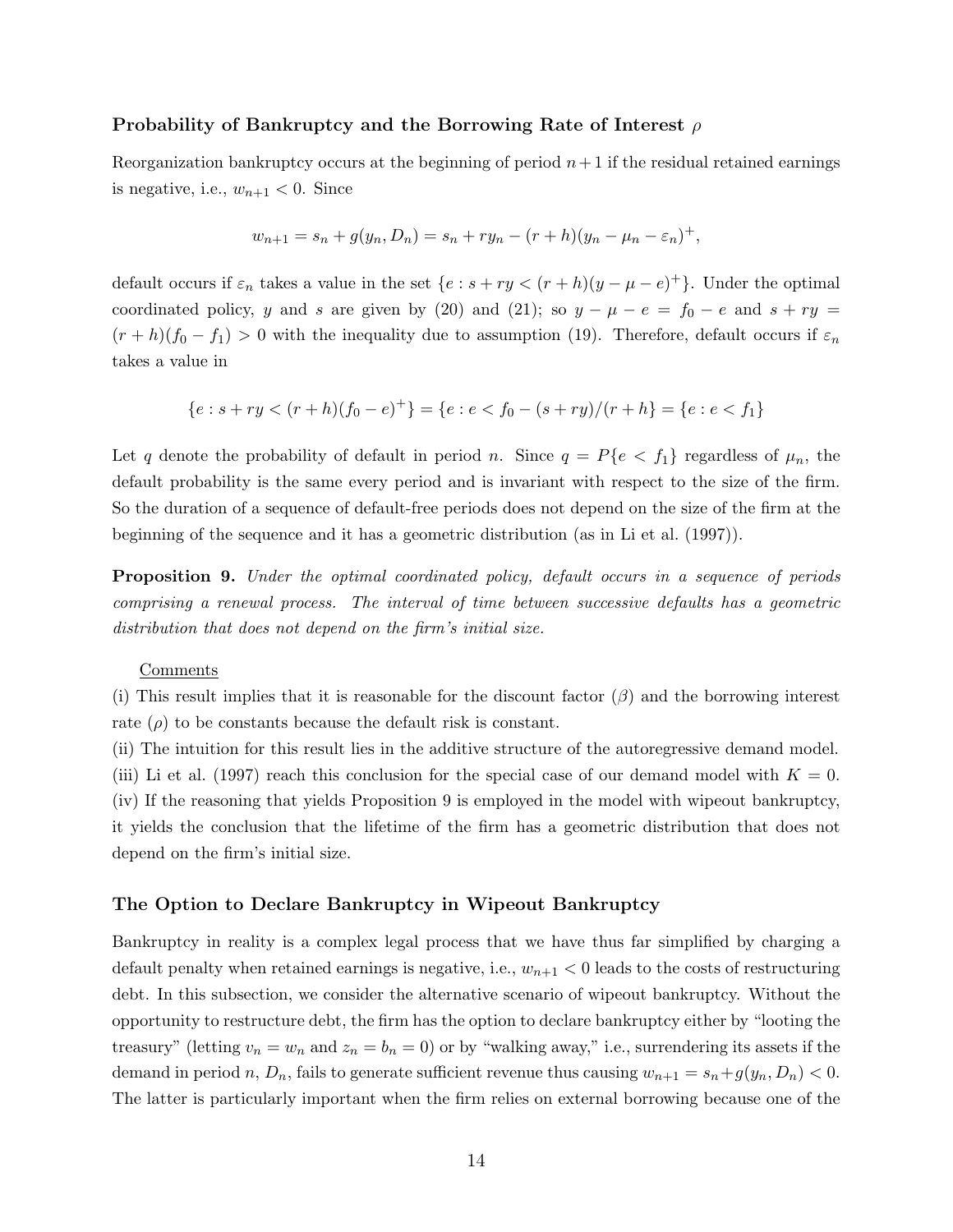model's implicit assumptions is that the ownership structure of the firm is consistent with a limited liability corporation. That gives the firm the option to return its assets to the lenders for the loans's notional value at maturity.

Let  $q^{c}(s, y, \mu)$  denote the probability that bankruptcy does not occur in period  $n + 1$  if  $s_n =$  $s, y_n = y$ , and  $\mu_n = \mu$ . An extention of the argument in Li et al. (1997) is applicable here and shows that dynamic program (13) remains valid with wipeout bankruptcy when (13b) is replaced with

$$
J(b, s, y, \mu) = L_w(b, s, y, \mu) + \beta q^{c}(s, y, \mu) E{\psi[(y - \mu - \varepsilon)^+, \theta(\mu + \varepsilon)]}
$$
  
\n
$$
L_w(b, s, y, \mu) = q^{c}(s, y, \mu) E[\beta g(y, \mu + \varepsilon) - (1 - \beta)s
$$
  
\n
$$
- cy + \beta c E[(y - \mu - \varepsilon)^+] - \rho b] - (s + cy + \rho b)(1 - q^{c}(s, y)),
$$

Observe that  $L_w(b + \mu, s + \mu, y + \mu, \mu)$  is constant with respect to  $\mu$ ; so  $\Lambda_w(b, s, y) = L_w(b + \mu, s + \mu, y + \mu, \mu)$  $\mu, y + \mu, \mu$  is well-defined as is the following dynamic program with  $\Psi(x) = \psi(x - \mu, \mu)$ :

$$
\Psi(x) = \sup_{b,s,y} \{ M(b,s,y) : y \ge x, b \ge 0, b+s \ge 0 \}
$$
  

$$
M(b,s,y) = \Lambda_w(b,s,y) + \beta q^c(s,y) E(\Psi[(y-\varepsilon)^+])
$$

This dynamic program is formally the same one that is analyzed in (Li et al. (1997), §5). Therefore, there are optimal base-stock levels for physical goods inventory and retained earnings, and the lifetime of the firm is geometrically distributed with a parameter that depends only on the optimal base-stock levels (and not on firm size).

The key insights from this section are (a) the default probability is constant with respect to firm size, (b) changes in the bankruptcy mechanism have only a scaling effect on the optimal basestock levels, and (c) the model with wipeout bankruptcy shares key properties of the model with reorganization bankruptcy and in some ways is easier to analyze.

### 8 Conclusions and Generalizations

We address the coordination of production and financial decisions in a firm that maximizes the expected present value of dividends and that encounters demand that evolves according to an autoregressive process. The firm can borrow funds on a short-term basis, which in turn exposes it to the risk of bankruptcy. We use the deterministic part of demand as the proxy for firm size,  $\mu$ .

The contributions include the complete characterization of an optimal policy that is myopic and entails base-stock levels for physical goods inventory and retained earnings. The optimal borrowing strategy follows the well-known pecking-order hypothesis. The base-stock level for inventory equals  $\mu$  plus a factor, and the one for retained earnings equals  $-r\mu$  plus a factor (r is the exogenous price for the firm's product). Neither factor depends on  $\mu$ . The optimal policy yields dividends that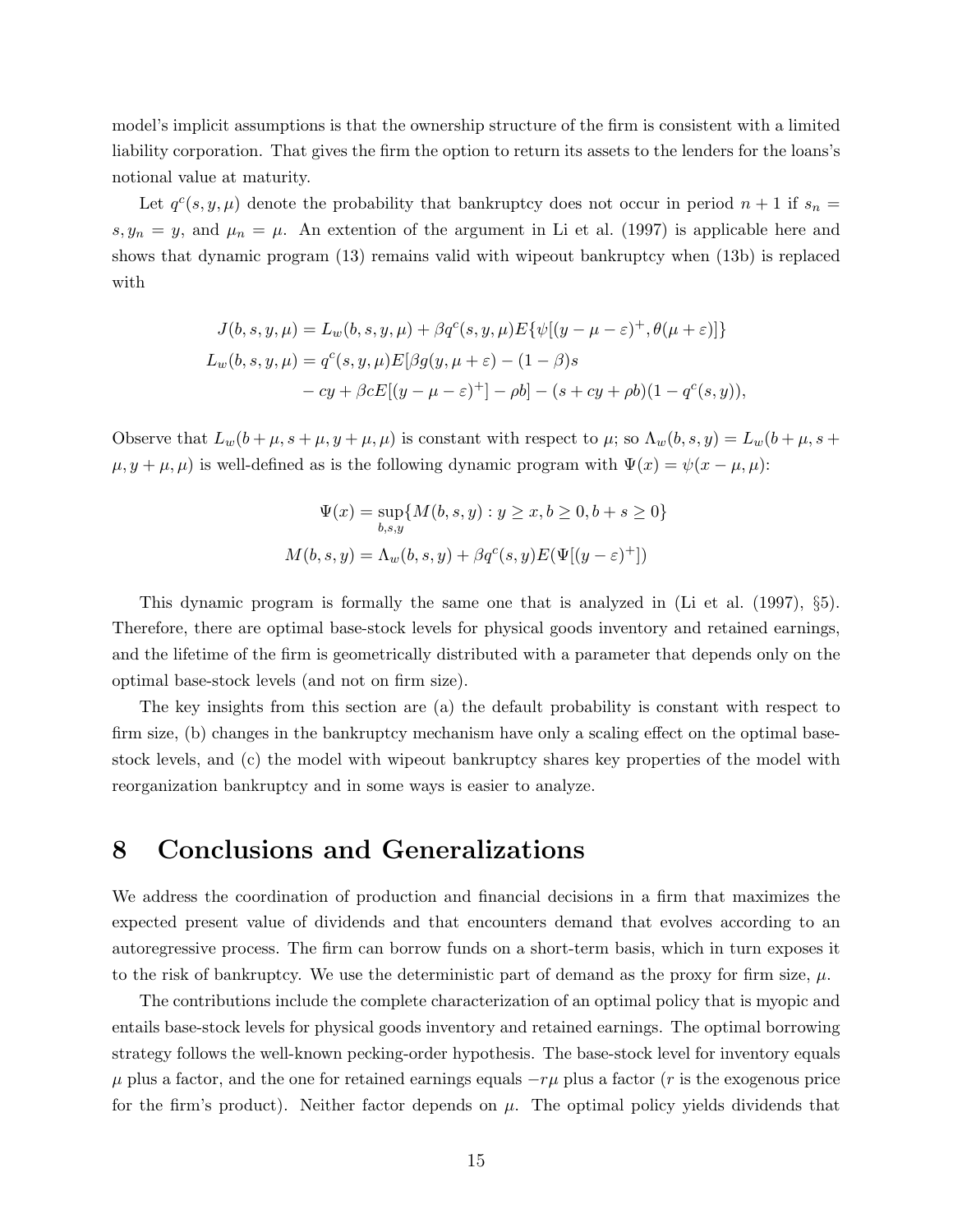grow with firm size at the rate of  $r(1 - \rho)$  ( $\rho$  is the interest rate for borrowing short-term).

Since the infrastructure costs of coordination are not included in the model, it is necessarily better to coordinate production and financial decisions than to decentralize them. We compare the effects of optimal coordinated and decentralized decisions and find repeatedly that the relative improvement of coordination is greater for small firms rather than for large.

It is important to examine the dependence of the conclusions on the assumptions. For example, bankruptcy is a complex financial and legal process, and in most of the paper we assume that the firm's inability to repay a loan leads to restructuring its debt with associated costs. In §7 we explain why the replacement of the restructuring assumption with irrevocable dissolution of the firm would preserve key results.

Following preliminary results (Propositions 1, 2, and 3) we assume particular piece-wise linear expressions for the default penalty and the sales revenue net of inventory-related costs. Most of the qualitative results would be preserved with a general default penalty function that is nonincreasing and convex, and a general net sales revenue function that is concave. However, simple explicit formulas would be lost.

In §3 we introduce a general autoregressive demand process (4), but we employ a first-order process thereafter for expository simplicity (i.e.,  $K = 1$  after (4)). The use of a higher-order process would preserve most of the paper's qualitative results, but simple explicit formulas would be lost.

In the model the firm pays a constant rate of interest for short-term loans, but the qualitative results would be preserved if, instead, the interest rate were a convex nondecreasing function of the probability of default. However, §7 shows that this generality is unnecessary because the probability of default remains constant. Similarly, the model uses a constant single-period discount factor, and converting this constant to a function is unnecessary.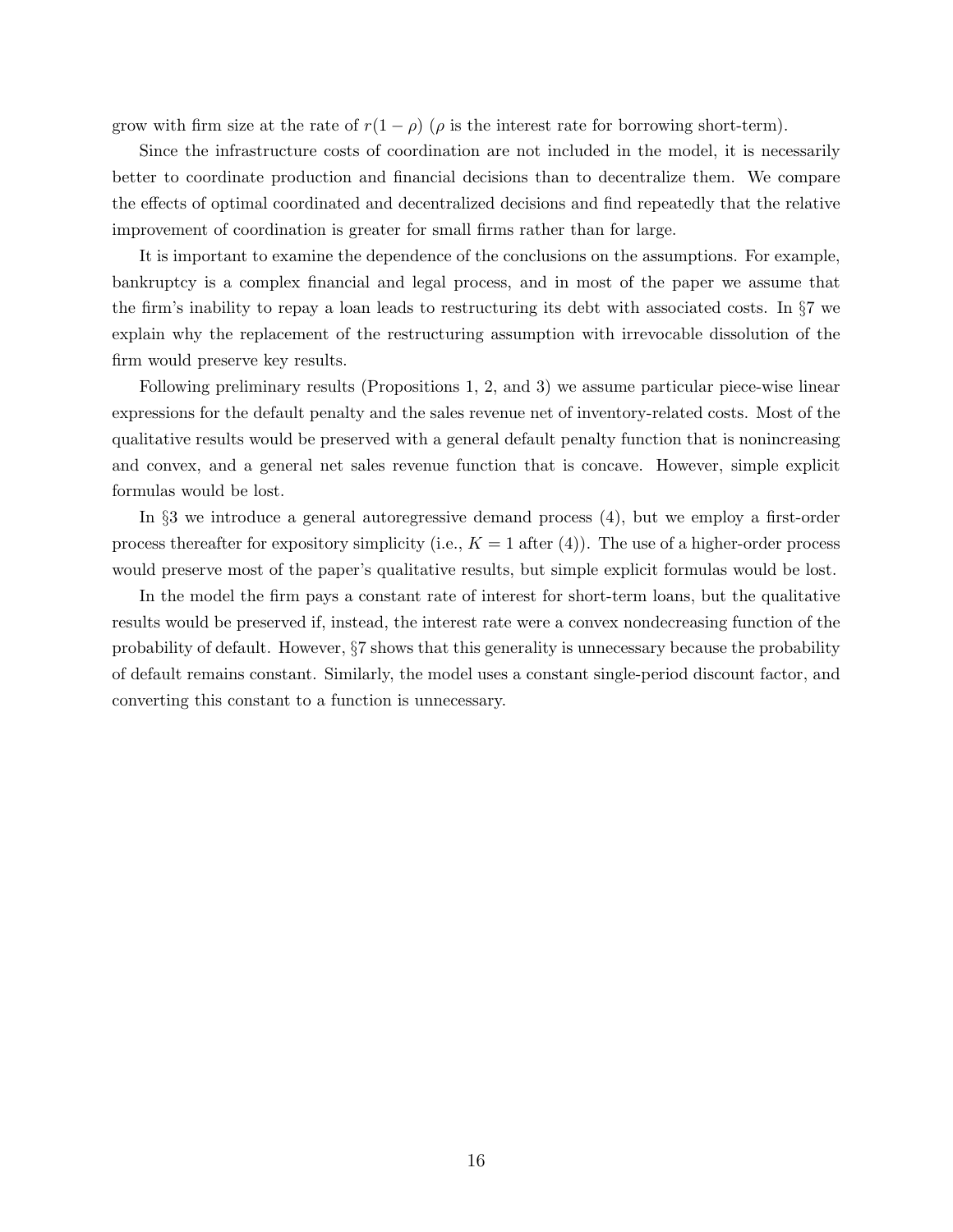# Appendix

# A The Complete Solution

### A.1 Kharush-Kuhn-Tucker Conditions

In §5,  $(b, s, y) = (b^C(\mu), s^C(\mu), y^C(\mu))$  maximizes  $L(b, s, y, \mu)$  in (17) subject to  $b \geq 0$  and  $b + s \geq 0$ . The KKT conditions for this problem are as follows:

$$
\frac{\partial L(b, s, y, \mu)}{\partial s} + \lambda_1 = 0
$$
\n(29a)

$$
\frac{\partial L(b, s, y, \mu)}{\partial y} = 0\tag{29b}
$$

$$
\frac{\partial L(b, s, y, \mu)}{\partial y} = 0
$$
 (29b)  

$$
\frac{\partial L(b, s, y, \mu)}{\partial b} + \lambda_1 + \lambda_2 = -\rho + \lambda_1 + \lambda_2 = 0
$$
 (29c)

$$
\lambda_1(b+s) = 0 \tag{29d}
$$

$$
\lambda_2 b = 0 \tag{29e}
$$

Equations (29a) and (29b) are given by

$$
\frac{\partial L(b,s,y,\mu)}{\partial s} = -(1-\beta) + \begin{cases} \beta a F\left(\frac{hy-s-\mu(r+h)}{(r+h)}\right), & \text{if } s+ry > 0; \\ \beta a, & \text{if } s+ry < 0. \end{cases}
$$

and

$$
\frac{\partial L(b, s, y, \mu)}{\partial y} = -c + \beta r - \beta (r + h - c) F(y - \mu)
$$

$$
+ \begin{cases} -\beta a h F\left(\frac{hy - s - \mu(r + h)}{(r + h)}\right), & \text{if } s + ry > 0; \\ \beta a [r - (r + h) F(y - \mu)], & \text{if } s + ry < 0. \end{cases}
$$

because the expected value of the penalty function  $p(\cdot)$  given by (15) is:

$$
E\{a[s+ry - (r+h)(y - \mu - \varepsilon)^+]^{-}\}
$$
  
= 
$$
\begin{cases}\n-a \int_0^{[hy-s-\mu(r+h)]/(r+h)} [hy - s - \mu(r+h)] & \text{if } s + ry > 0; \\
-(r+h)x]f(x)dx, & \text{if } s + ry > 0; \\
-a \int_0^{y-\mu}(r+h)(y - \mu - x)f(x)dx, & \text{if } s + ry = 0; \\
a\{s+ry - (r+h)\int_0^{y-\mu}(y - \mu - x)f(x)dx\}, & \text{if } s + ry < 0.\n\end{cases}
$$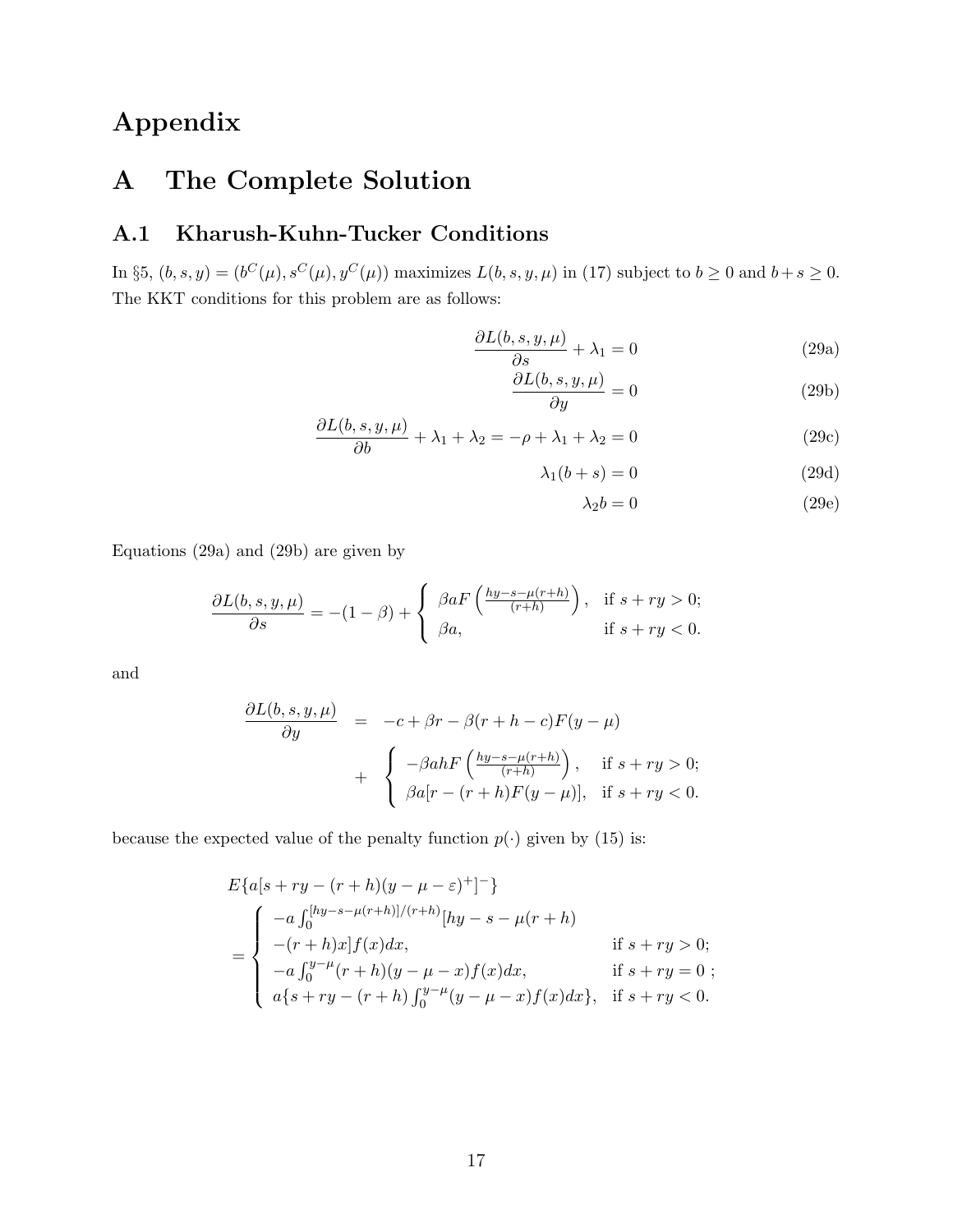### A.2 Complete Solution

**Lemma 1.** If  $(1 - \beta)c \leq \beta r$ , an optimal value of  $(b, s, y)$  can be determined as follows. Let  $y_1$ solve:

$$
-c + \beta r - \beta (r + h - c)F(y_1 - \mu) - \beta ah F\left(\frac{hy_1 - \mu(r + h)}{r + h}\right) = 0
$$
\n(30)

1. If

$$
\frac{1-\beta}{\beta a} < F\left(\frac{hy_1 - \mu(r+h)}{r+h}\right)
$$

then  $y^C(\mu) = y_0$ ,  $s^C(\mu) = s_0$  and  $b^C(\mu) = 0$  where

$$
F(y_0 - \mu) = \frac{\beta r - (1 - \beta)h - c}{\beta(r + h - c)}
$$

$$
F\left(\frac{hy_0 - \mu(r + h) - s_0}{r + h}\right) = \frac{1 - \beta}{\beta a}
$$

2. If

$$
\frac{1-\beta-\rho}{\beta a} \le F\left(\frac{hy_1-\mu(r+h)}{r+h}\right) \le \frac{1-\beta}{\beta a}
$$

then the solution is  $y^C(\mu) = y_1$  and  $s^C(\mu) = b^C(\mu) = 0$ .

3. If

$$
F\left(\frac{hy_1 - \mu(r+h)}{(r+h)}\right) < \frac{1 - \beta - \rho}{\beta a} \tag{31}
$$

then:

 $(a)$  If

$$
\frac{1-\beta-\rho}{\beta a} < \frac{\beta r - (1-\beta)h - c + h\rho}{\beta(r+h-c)}\tag{32}
$$

then  $y^C(\mu) = y_2$ ,  $s^C(\mu) = s_2$  and  $b^C(\mu) = -s$  where

$$
F(y_2 - \mu) = \frac{\beta r - (1 - \beta)h - c + h\rho}{\beta(r + h - c)}
$$
(33)

$$
F\left(\frac{hy_2 - s_2 - \mu(r+h)}{r+h}\right) = \frac{1-\beta-\rho}{\beta a} \tag{34}
$$

 $(b)$  If

$$
\frac{\beta r - (1 - \beta)h - c + h\rho}{\beta(r + h - c)} \le \frac{1 - \beta - \rho}{\beta a} < 1 \tag{35}
$$

then  $y^C(\mu) = y_3$ ,  $s^C(\mu) = -ry_3$  and  $b^C(\mu) = ry_3$  where

$$
F(y_3 - \mu) = \frac{(1 - \rho)r - c}{\beta a(r + h) + \beta(r + h - c)}
$$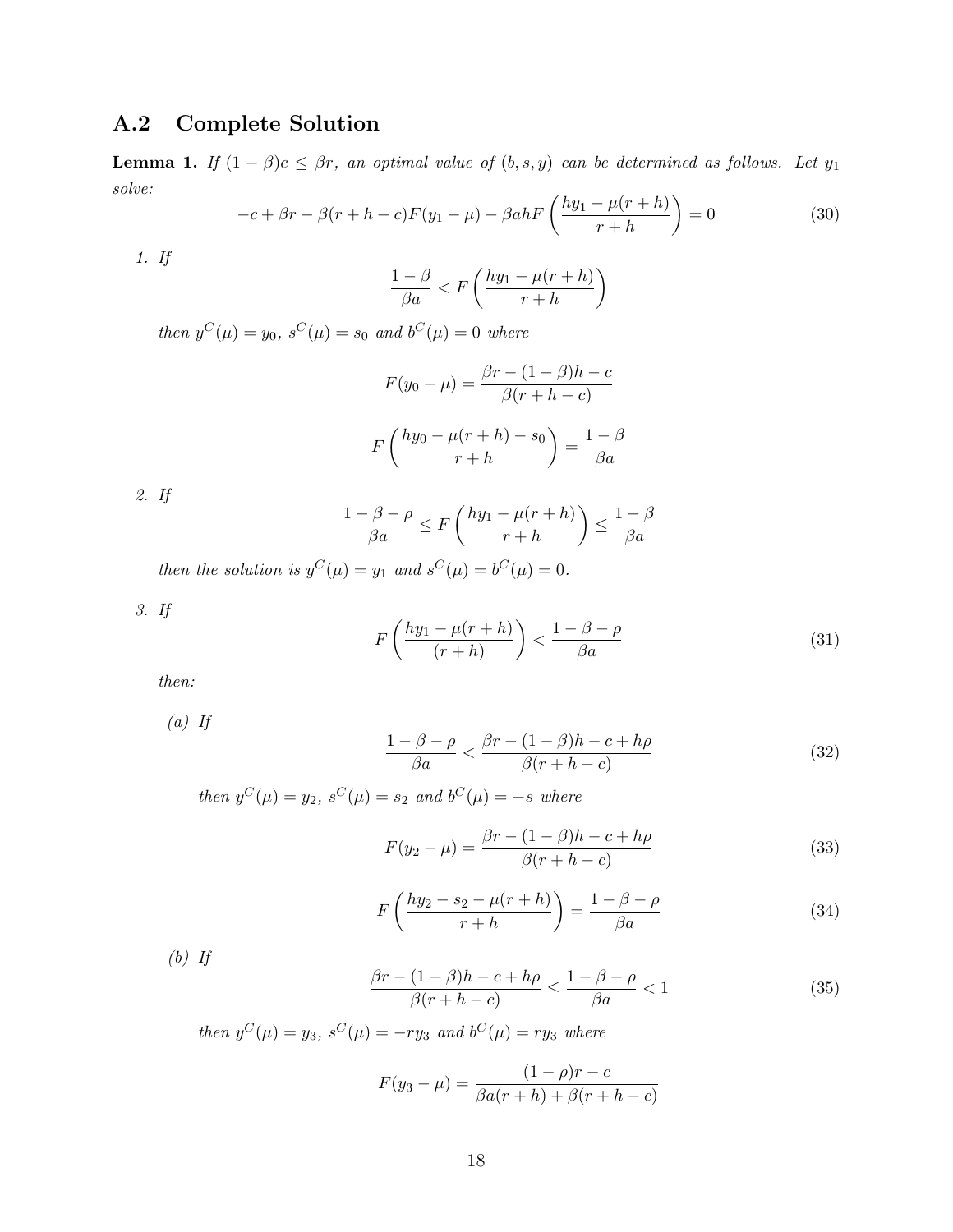$(c)$  If

$$
1\leq \frac{1-\beta-\rho}{\beta a}
$$

then  $y^C(\mu) = y_4$ ,  $s^C(\mu) = -\infty$  and  $b^C(\mu) = \infty$  where

$$
F(y_4 - \mu) = \frac{\beta r (1 + a) - c}{\beta a (r + h) + \beta (r + h - c)}
$$

#### A.3 Additional Comments on Sufficient Conditions

The discussion in the remainder of this paragraph appeals to Lemma 1. Inequalities (18) and (19) are special cases of (30), (31) and (32) with  $\mu = 0$ . Lemma 2 establishes that (19) implies that (31) is valid for all  $\mu \geq 0$ . Therefore,  $(b^C(\mu), s^C(\mu), y^C(\mu)) = (b_2, s_2, y_2)$  for all  $\mu \geq 0$ .

Moreover, if  $(32)$  is valid (this is the same as the right-hand inequality in  $(19)$ ) and

$$
\frac{1-\beta-\rho}{\beta a} < F\left(\frac{hy_1(\mu)-\mu(r+h)}{r+h}\right) \text{ at } \mu = 0
$$

where  $y_1(\mu)$  solves (30), then Lemma 3 in §E implies that (31) eventually holds as  $\mu$  increases. The implication of this is that even if the left-hand inequality of (19) is invalid, as  $\mu$  increases, all results in the main body of the paper that require (19) become valid.

Note that this argument assumes that (32) is valid. This condition prevents the optimal solution being  $(b^C(\mu), s^C(\mu), y^C(\mu)) = (b_3, s_3, y_3)$  or  $(b_4, s_4, y_4)$ , which is not of great practical interest. Inspection of Lemma 1 shows that the former requires  $b^{C}(\mu) = ry^{C}(\mu)$  implying that default will be triggered by any amount of inventory; and the latter requires  $b^C(\mu) = \infty$  implying that the firm will default with probability one.

### B Proof of Proposition 5.

*Proof.* Confirm (a) and (b) by using (17) in  $L[(-s)^{+}, s, \mu + f, \mu]$  and applying Leibnitz's rule to the maximization problems when  $s < 0$  and  $s \ge 0$ . For (c), if  $x_n \le \mu_n + f$  and  $y_n = \mu_n + f$  then  $x_{n+1} = (y_n - D_n)^+ = [(\mu_n + f) - (\mu_n + \varepsilon_n)]^+ = (f - \varepsilon_n)^+ \le f \le \mu_{n+1} + f = y^C(\mu_{n+1}).$ 

For (d), in the definition of  $w_n$  in (6b), substitute  $z_n = y_n - x_n$ ,  $x_n = (y_{n-1} - D_{n-1})^+$ ,  $w_n = g(y_n, D_n) + s_n$ ,  $g(y_{n-1}, D_{n-1}) = ry_{n-1} - (r+h)(y_{n-1} - D_{n-1})^+$ ,  $y_n = \mu_n + f$ ,  $y_{n-1} = \mu_{n-1} + f$ ,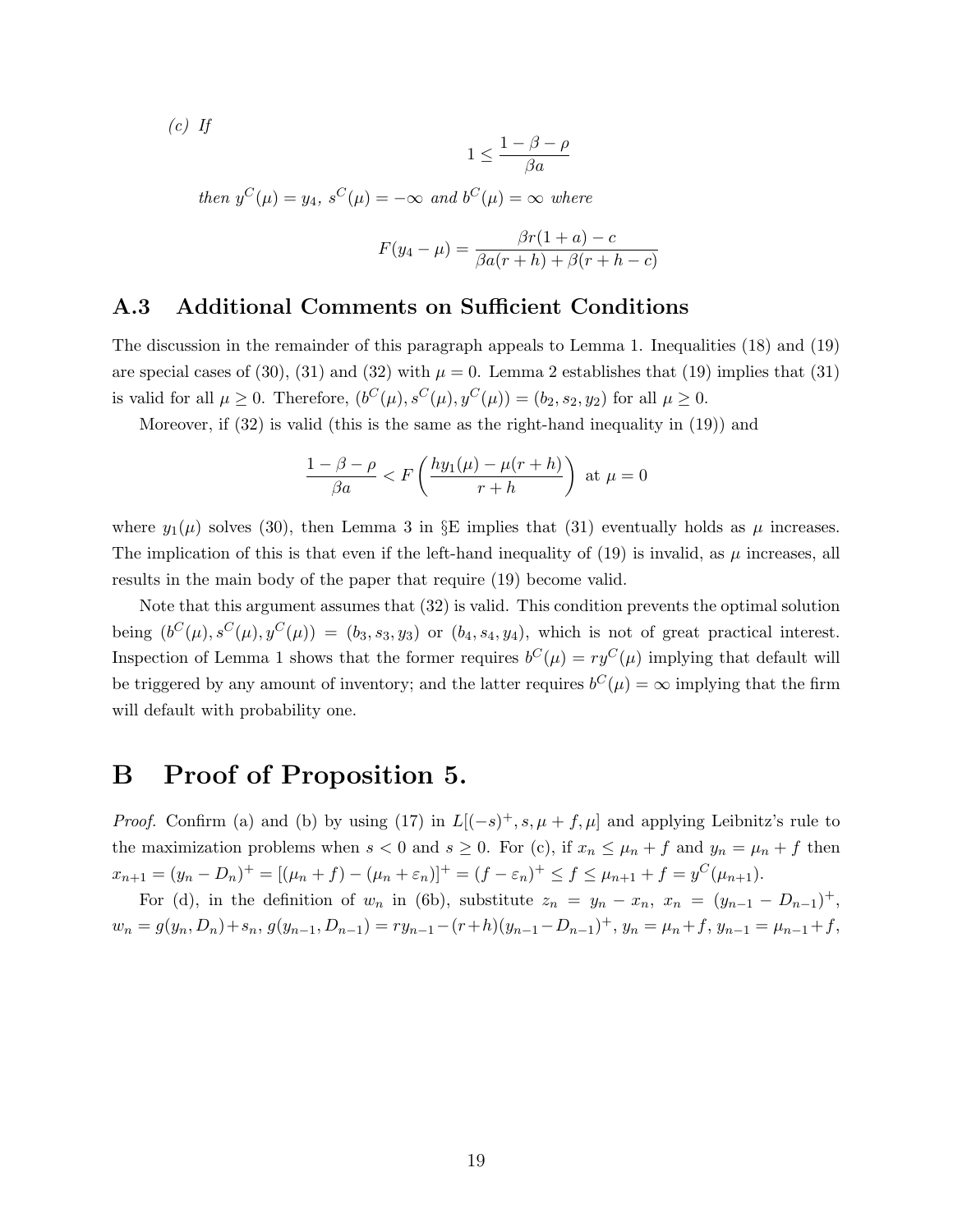and  $D_{n-1} = \mu_{n-1} + \varepsilon_{n-1}$ , and use  $s_{n-1} - s_n = r(\mu_n - \mu_{n-1})$  from (22) to obtain

$$
v_n = w_n - s_n - p(w_n) - cz_n - \rho b_n
$$
  
=  $g(y_{n-1}, D_{n-1}) + s_{n-1} - s_n - p[g(y_{n-1}, D_{n-1}) + s_{n-1}]$   
-  $cy_n + c(y_{n-1} - D_{n-1})^+ - \rho b_n$   
=  $rf - (r + h)(f - \varepsilon_{n-1})^+ + r\mu_n - a(r + h)[(f - \varepsilon_{n-1})^+ + f_1 - f]^+$   
-  $r\rho\mu_n + h\rho f - \rho(r + h)f_1$ 

which yields (24).

# C Proof of Proposition 7

*Proof.* The pairs  $((20), (21))$  and  $((25), (27))$  are the same except that  $f_0$  in the former is replaced by  $f_3$  in the latter. Since (19) ensures  $s_n < 0$  in both pairs (for all n), a rearrangement of terms yields the following expression that does not depend on  $\mu_1$ :

$$
\Delta = E \sum_{n=1}^{\infty} \beta^{n-1} \left[ L \left( [-hf_3 + r\mu + (r+h)f_1]^+, hf_3 - r\mu - (r+h)f_1, \mu_n + f_3, \mu_n \right) \right]
$$
  
\n
$$
- L \left( [-hf_0 + r\mu + (r+h)f_1]^+, hf_0 - r\mu - (r+h)f_1, \mu_n + f_0, \mu_n \right) \right]
$$
  
\n
$$
= (1 - \beta)^{-1} [\beta(r+h) + \rho h] (f_0 - f_2) - \beta(r+h-c) E \left[ \left( (f_0 - \varepsilon)^+ - (f_2 - \varepsilon)^+ \right] \right]
$$
  
\n
$$
- \beta a(r+h) E \left[ \left[ (f_0 - \varepsilon)^+ - f_0 + f_1 \right]^+ - \left[ (f_2 - \varepsilon)^+ - f_2 + f_1 \right]^+ \right)
$$

### D Proof of Proposition 8

*Proof.* (a) From (20) and (25),  $y^C(\mu) \le y^D(\mu)$  corresponds to  $f_0 \le f_3$  which is equivalent to  $0 \le \delta$ where

$$
\delta = (r - c)\beta(r + h - c) - (r + h - \beta c)[\beta r - (1 - \beta - \rho)h - c]
$$

Rearranging terms,

$$
\delta = (r - c)\beta(r + h - c) - (r + h - \beta c)(\beta r - c) + h(r + h - \beta c)(1 - \beta - \rho)
$$
  
\n
$$
\geq (r - c)\beta(r + h - c) - (r + h - \beta c)(\beta r - c) + h(r + h - c)(1 - \beta - \rho)
$$
  
\n
$$
= (1 - \beta - \rho)h(r + h - c) + c(1 - \beta)[r(1 - \beta) + h] \geq 0
$$

So  $y^C(\mu) \le y^D(\mu)$ . The inequality  $f_0 \le f_3$ , (21), and (27) imply  $s^C(\mu) \le s^D(\mu)$ . So  $b^C(\mu) \ge b(\mu)$ . (b) Proposition 5.  $\Box$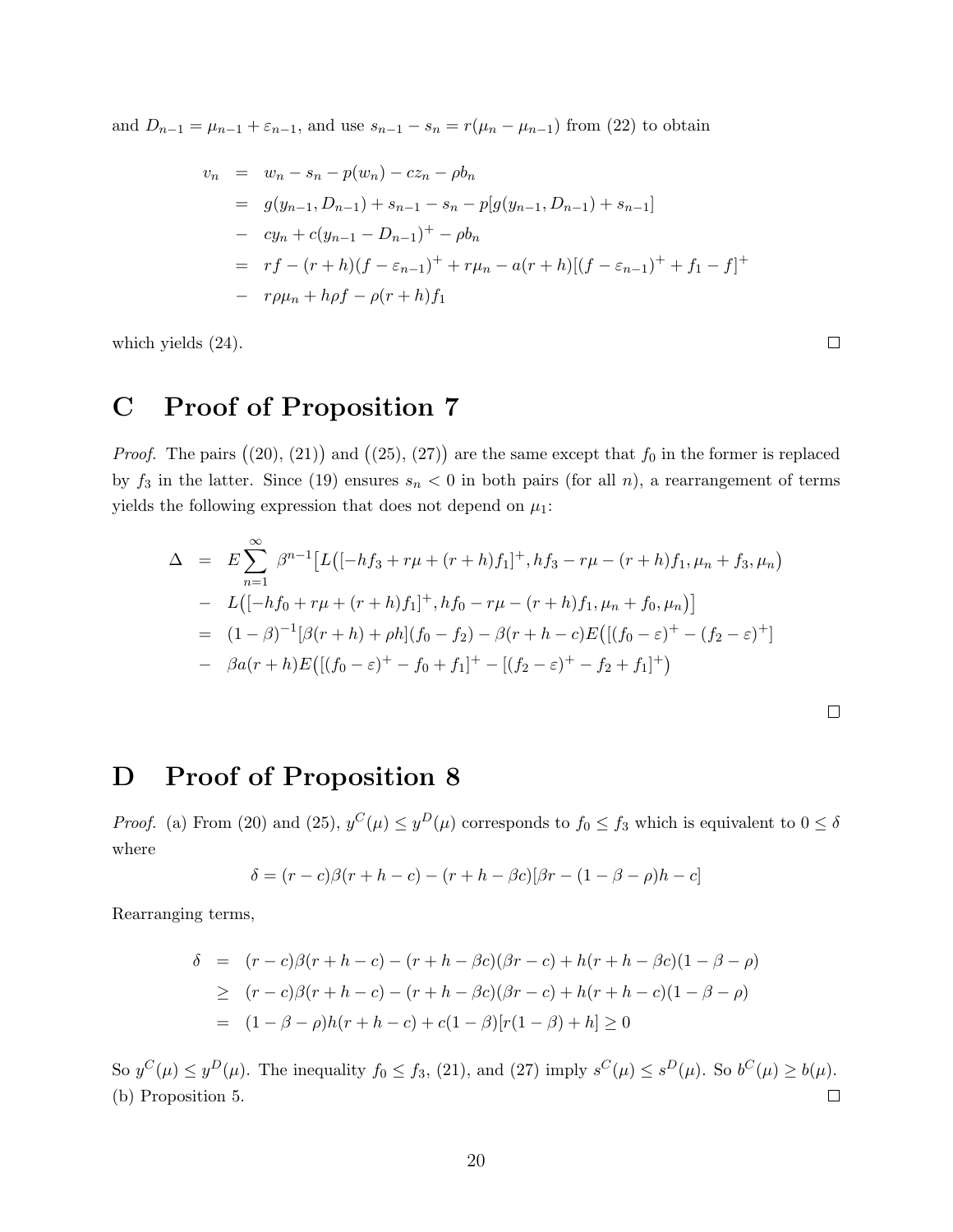### E Miscellaneous Technical Results

**Lemma 2.** If (32) is valid,  $y_1(\mu)$  solves (30) with  $\mu = 0$ , and (31) is valid with  $y_1(\mu)$  at  $\mu = 0$ , i.e., if

$$
F\left(\frac{hy_1(0)}{r+h}\right) < \frac{1-\beta-\rho}{\beta a}
$$

then (31) is valid for all  $\mu > 0$ .

*Proof.* Let  $y_1(\mu)$  solve (30) for some  $\mu > 0$ . Since  $F(\cdot)$  is nondecreasing, it is sufficient to show

$$
\frac{hy_1(0)}{r+h} \ge \frac{hy_1(\mu) - \mu(r+h)}{r+h}
$$

By contradiction, suppose

$$
\frac{hy_1(0)}{r+h} < \frac{hy_1(\mu) - \mu(r+h)}{r+h} \tag{36}
$$

So

$$
y_1(0) < y_1(\mu) - \frac{\mu(r+h)}{h}
$$

Assuming  $1 < (r+h)/h$  and  $y_1(0) \geq 0$ ,

$$
y_1(\mu) - \mu > y_1(\mu) - \frac{\mu(r+h)}{h}
$$
 and  $y_1(\mu) - \mu > y_1(0)$  (37)

However, (36) and (37) imply

$$
0 = -(1 - \beta)c + \beta r - \beta(r + h)F(y_1(0)) - \beta ahF\left(\frac{hy_1(0)}{(r + h)}\right)
$$
  
\n
$$
\geq -(1 - \beta)c + \beta r - \beta(r + h)F(y_1(\mu) - \mu) - \beta ahF\left(\frac{hy_1(\mu) - \mu(r + h)}{(r + h)}\right)
$$
(38)

(with strict inequality if  $F(\cdot)$  is strictly increasing at either argument of  $F(\cdot)$  on the right side of (38)) contradicting the fact that  $y_1(\mu)$  solves (30) for some  $\mu > 0$ .  $\Box$ 

**Lemma 3.** If (32) is valid, F(·) is strictly increasing at  $[hy_1(\mu) - \mu(r+h)]/(r+h)$ ,  $y = y_1(\mu)$  is a solution of (30) at  $\mu = 0$ , and

$$
F\left(\frac{hy_1(\mu) - \mu(r+h)}{r+h}\right) > \frac{1-\beta-\rho}{\beta a} \text{ at } \mu = 0
$$

then there exists  $\mu^* > 0$  such that

$$
F\left(\frac{hy_1(\mu) - \mu(r+h)}{r+h}\right) < \frac{1 - \beta - \rho}{\beta a}, \ \forall \mu \ge \mu^*
$$

*Proof.* Let  $\mu_1 = 0$  in Lemma 4 and use the fact that  $F(\cdot)$  is strictly increasing.

 $\Box$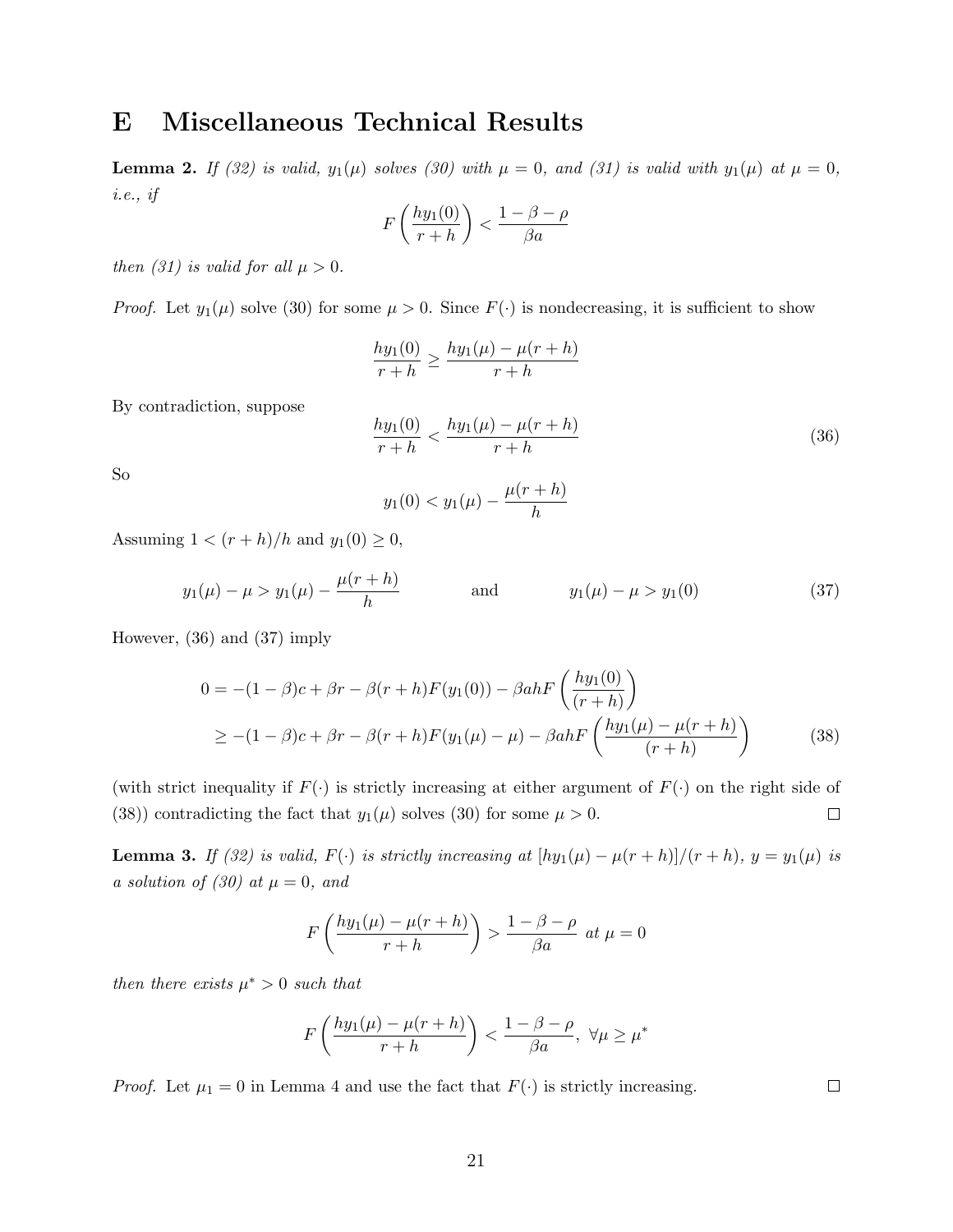**Lemma 4.** If (32) is valid,  $F(\cdot)$  is strictly increasing either at  $[hy_1(\mu_2) - \mu_2(r+h)]/(r+h)$  or at  $(y_1(\mu_2) - \mu_2)$ , and  $y_1(\mu_1)$  and  $y_1(\mu_2)$  are solutions of (30) where  $0 \leq \mu_1 < \mu_2$ , then

$$
\frac{hy_1(\mu_1) - \mu_1(r+h)}{r+h} > \frac{hy_1(\mu_2) - \mu_2(r+h)}{r+h}
$$

Proof. By contradiction, if

$$
\frac{hy_1(\mu_1) - \mu_1(r+h)}{r+h} \le \frac{hy_1(\mu_2) - \mu_2(r+h)}{r+h}
$$
\n(39)

then (39) implies

$$
h[y_1(\mu_1) - \mu_1] \leq h[y_1(\mu_2) - \mu_2] - r(\mu_2 - \mu_1) < h[y_1(\mu_2) - \mu_2]
$$

or

$$
y_1(\mu_2) - \mu_2 < y_1(\mu_2) - \mu_2 \tag{40}
$$

But (39) and (40) imply that both  $y_1(\mu_1)$  and  $y_1(\mu_2)$  cannot solve (30).  $\Box$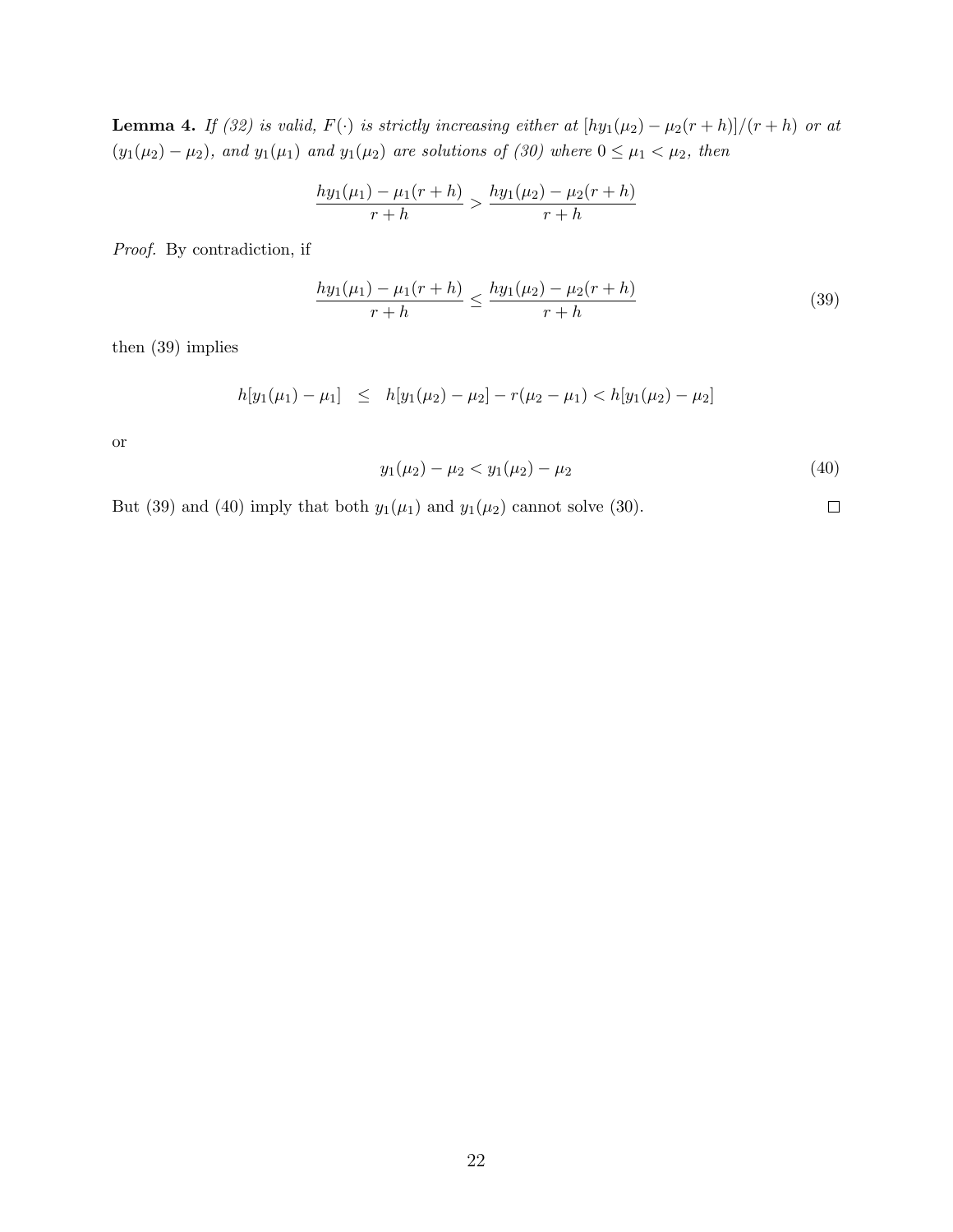### References

Ames, M. D. 1983. *Small Business Management*. West Publishing Company, Eagan, MN 55123.

- Archibald, T. W., L. C. Thomas, J. M. Betts, R. B. Johnston. 2004. Should start-up companies be cautious? Management Sci.  $48(9)$  1161–1174.
- Aytekin, U., J. R. Birge. 2004. Optimal investment strategies and production across markets with stochastic interest rates. Working Paper, Department of Industrial Engineering and Management Sciences, Northwestern University.
- Babich, V., M. J. Sobel. 2004. Pre-ipo operational and financial decisions. *Management Sci.* 50(7) 935–948.
- Birge, J. 2000. Option methods for incorporating risk into linear capacity planning models. Manufacturing Service Oper. Management 2(1) 19–31.
- Brealey, R. A., S. C. Myers. 2006. *Principles of Corporate Finance*. 8th ed. McGraw-Hill Irwin, New York, NY.
- Brunet, Pierre-Yves, Volodymyr Babich. 2006. Signaling value of trade credit. Working Paper, University of Michigan.
- Dasu, S., L. Li. 1997. Optimal operating policies in the presence of exchange rate variability. Management Sci. 43(5) 705–722.
- Dong, Lingxiu, Panos Kouvelis, Ping Su. 2006. Operational hedging strategies and competitive exposure to exchange rates. Working Paper, Washington University in St. Louis, Olin School of Business.
- Franks, J. R., W. N. Torrous. 1994. A comparison of financial recontracting in distressed exchanges and chapter 11 reorganizations. Journal of Financial Economics 34(3) 349–370.
- Geske, R. 1977. The valuation of corporate liabilities as compound options. The Journal of Financial and Quantitative Analysis  $12(4)$  541–552.
- Greene, W. H. 2003. *Econometric Analysis*. 5th ed. Prentice Hall, Upper Saddle River, NJ 07458.
- Hamilton, J. D. 1994. Time Series Analysis. Princeton University Press, Princeton, NJ, 08540.
- Hu, Q., M. J. Sobel. 2005. Capital structure and inventory management. Working Paper, Case Weatherhead School of Management.
- Huchzermeier, A., M. Cohen. 1996. Valuing operational flexibility under exchange rate risk. Oper. *Res.* 44(1) 100–113.
- Kogut, B., N. Kulatilaka. 1994. Operating flexibility, global manufacturing, and the option value of multinational network. *Management Sci.*  $40(1)$  123–139.
- Li, L., M. Shubik, M. J. Sobel. 1997. Control of dividends, capital subscriptions, and physical inventories. Working Paper, Yale School of Management.
- Merton, R. C. 1974. On the pricing of corporate debt: The risk structure of interest rates. The Journal of Finance  $29(2)$  449-470.